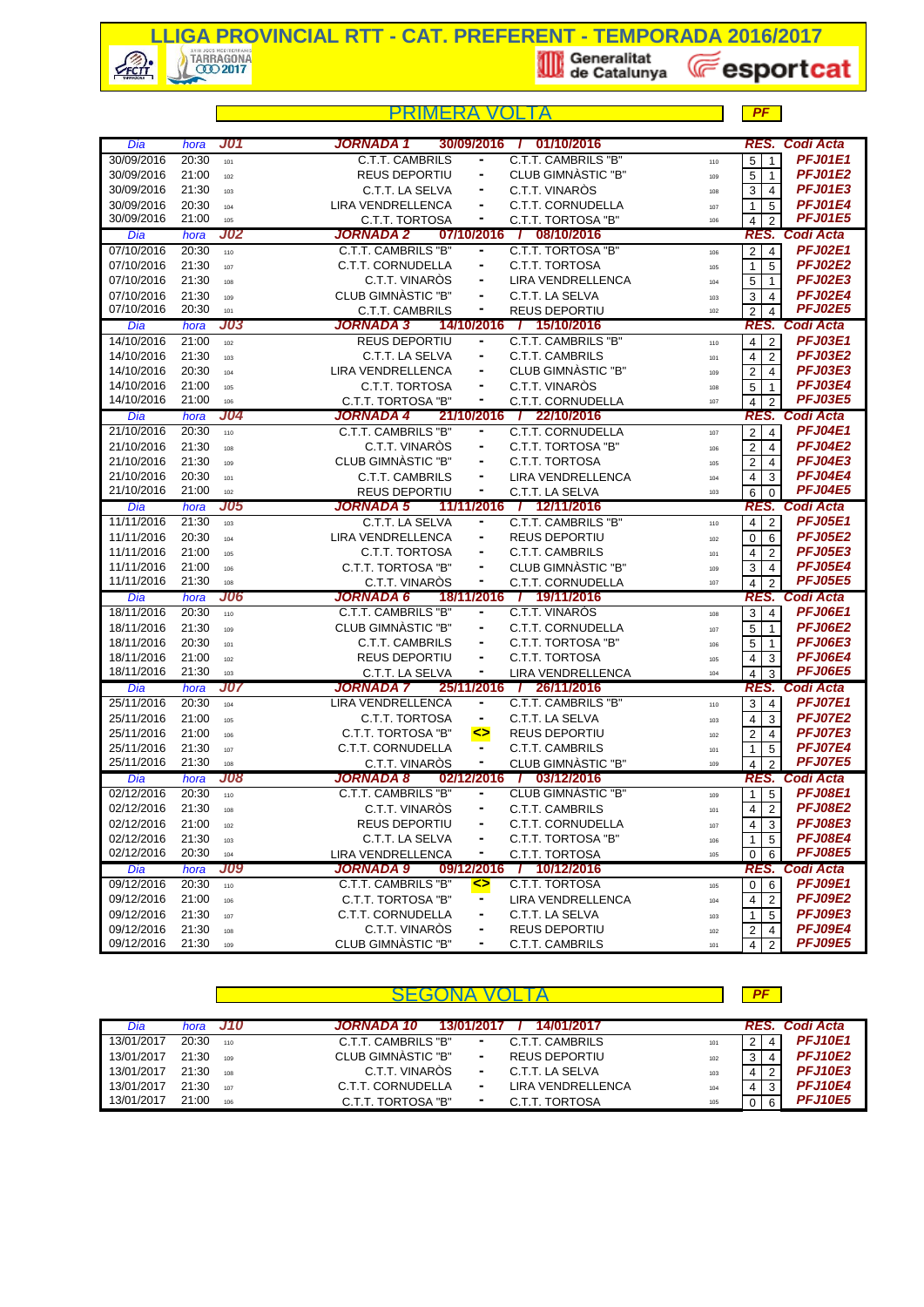## **LLIGA PROVINCIAL RTT - CAT. PREFERENT - TEMPORADA 2016/2017**<br> **A TARRAGONA**<br> **A GEORGE CATE LIGA CONSTRUES AND RESPONSE AND RESPONSE AND RESPONSE AND RESPONSE AND RESPONSE AND RESPONSE AND RESPONSE AND RESPONSE AND RESPON**  $\sqrt{\frac{2}{2}}$ **E**esportcat

| Dia                      | hora           | J11        | JORNADA 11<br>20/01/2017                                                        | / 21/01/2017                         | <b>Codi Acta</b><br>RES.                                                                   |
|--------------------------|----------------|------------|---------------------------------------------------------------------------------|--------------------------------------|--------------------------------------------------------------------------------------------|
| 20/01/2017               | 21:00          | 106        | C.T.T. TORTOSA "B"<br>-                                                         | C.T.T. CAMBRILS "B"                  | <b>PFJ11E1</b><br>$\overline{5}$<br>$\overline{1}$<br>110                                  |
| 20/01/2017               | 21:00          | 105        | C.T.T. TORTOSA<br>۰                                                             | C.T.T. CORNUDELLA                    | <b>PFJ11E2</b><br>6<br>$\Omega$<br>107                                                     |
| 20/01/2017               | 20:30          | 104        | <b>LIRA VENDRELLENCA</b>                                                        | C.T.T. VINARÒS                       | <b>PFJ11E3</b><br>3<br>$\overline{4}$<br>108                                               |
| 20/01/2017               | 21:30          | 103        | C.T.T. LA SELVA<br>ä,                                                           | CLUB GIMNASTIC "B"                   | <b>PFJ11E4</b><br>$\overline{c}$<br>$\overline{4}$<br>109                                  |
| 20/01/2017               | 21:00          | 102        | <b>REUS DEPORTIU</b><br>۰                                                       | <b>C.T.T. CAMBRILS</b>               | <b>PFJ11E5</b><br>5<br>101<br>1                                                            |
| Dia                      | hora           | J12        | <b>JORNADA 12</b>                                                               | 27/01/2017 / 28/01/2017              | RES. Codi Acta                                                                             |
| 27/01/2017               | 20:30          | 110        | C.T.T. CAMBRILS "B"                                                             | <b>REUS DEPORTIU</b>                 | <b>PFJ12E1</b><br>5<br>$\mathbf{1}$<br>102                                                 |
| 27/01/2017               | 20:30          | 101        | <b>C.T.T. CAMBRILS</b><br>$\frac{1}{2}$                                         | C.T.T. LA SELVA                      | <b>PFJ12E2</b><br>$\overline{4}$<br>3<br>103                                               |
| 27/01/2017               | 21:30          | 109        | CLUB GIMNASTIC "B"                                                              | <b>LIRA VENDRELLENCA</b>             | <b>PFJ12E3</b><br>5<br>$\mathbf{1}$<br>104                                                 |
| 27/01/2017               | 21:30          | 108        | C.T.T. VINARÒS<br>$\blacksquare$                                                | C.T.T. TORTOSA                       | <b>PFJ12E4</b><br>2<br>$\overline{4}$<br>105                                               |
| 27/01/2017               | 21:30          | 107        | -<br><b>C.T.T. CORNUDELLA</b>                                                   | C.T.T. TORTOSA "B"                   | <b>PFJ12E5</b><br>2<br>4<br>106                                                            |
| Dia                      | hora           | J13        | <b>JORNADA 13</b>                                                               | 04/02/2017<br>$03/02/2017$ /         | RES. Codi Acta                                                                             |
| 03/02/2017               | 21:30          | 107        | C.T.T. CORNUDELLA<br>۰                                                          | C.T.T. CAMBRILS "B"                  | <b>PFJ13E1</b><br>$\overline{2}$<br>4<br>110                                               |
| 03/02/2017               | 21:00          | 106        | C.T.T. TORTOSA "B"<br>۰                                                         | C.T.T. VINARÒS                       | <b>PFJ13E2</b><br>6<br>$\Omega$<br>108                                                     |
| 03/02/2017               | 21:00          | 105        | C.T.T. TORTOSA<br>۰                                                             | CLUB GIMNASTIC "B"                   | <b>PFJ13E3</b><br>5<br>$\mathbf{1}$<br>109                                                 |
| 03/02/2017               | 20:30          | 104        | <b>LIRA VENDRELLENCA</b>                                                        | <b>C.T.T. CAMBRILS</b>               | <b>PFJ13E4</b><br>5<br>$\mathbf{1}$<br>101                                                 |
| 03/02/2017               | 21:30          | 103        | C.T.T. LA SELVA<br>۰                                                            | <b>REUS DEPORTIU</b>                 | <b>PFJ13E5</b><br>$\mathbf{1}$<br>5<br>102                                                 |
| Dia                      | hora           | J14        | JORNADA 14<br>10/02/2017                                                        | 11/12/2017                           | <b>Codi Acta</b><br>RES.                                                                   |
| 10/02/2017               | 20:30          | 110        | <b>C.T.T. CAMBRILS "B"</b><br>۰                                                 | C.T.T. LA SELVA                      | <b>PFJ14E1</b><br>$\overline{2}$<br>$\overline{4}$<br>103                                  |
| 10/02/2017               | 21:00          | 102        | <b>REUS DEPORTIU</b><br>۰                                                       | <b>LIRA VENDRELLENCA</b>             | <b>PFJ14E2</b><br>$\overline{4}$<br>$\overline{2}$<br>104                                  |
| 10/02/2017               | 20:30          | 101        | <b>C.T.T. CAMBRILS</b><br>$\overline{\phantom{0}}$                              | C.T.T. TORTOSA                       | <b>PFJ14E3</b><br>$\mathbf 0$<br>6<br>105                                                  |
| 10/02/2017               | 21:30          | 109        | CLUB GIMNASTIC "B"<br>ä,                                                        | C.T.T. TORTOSA "B"                   | <b>PFJ14E4</b><br>$\overline{4}$<br>$\overline{2}$<br>106                                  |
| 10/02/2017               | 21:30          | 107        | <b>C.T.T. CORNUDELLA</b>                                                        | C.T.T. VINARÒS                       | <b>PFJ14E5</b><br>$\mathbf{1}$<br>5<br>108                                                 |
|                          |                |            |                                                                                 |                                      |                                                                                            |
| Dia                      | hora           | J15        | <b>JORNADA 15</b>                                                               | 24/02/2017 / 25/02/2017              | RES. Codi Acta                                                                             |
| 24/02/2017               | 21:30          | 108        | C.T.T. VINARÓS                                                                  | C.T.T. CAMBRILS "B"                  | <b>PFJ15E1</b><br>$\overline{0}$<br>$\mathbf 0$<br>110                                     |
| 24/02/2017               | 21:30          | 107        | C.T.T. CORNUDELLA<br>$\frac{1}{2}$                                              | CLUB GIMNASTIC "B"                   | <b>PFJ15E2</b><br>$\overline{4}$<br>3<br>109                                               |
| 24/02/2017               | 21:00          | 106        | C.T.T. TORTOSA "B"                                                              | <b>C.T.T. CAMBRILS</b>               | <b>PFJ15E3</b><br>6<br>$\Omega$<br>101                                                     |
| 24/02/2017               | 21:00          | 105        | C.T.T. TORTOSA                                                                  | <b>REUS DEPORTIU</b>                 | <b>PFJ15E4</b><br>2<br>$\overline{4}$<br>102                                               |
| 24/02/2017               | 20:30          | 104        | -<br>LIRA VENDRELLENCA                                                          | C.T.T. LA SELVA                      | <b>PFJ15E5</b><br>$\overline{4}$<br>3<br>103                                               |
| Dia                      | hora           | J16        | <b>JORNADA 16</b>                                                               | 03/03/2017 /<br>04/03/2017           | RES. Codi Acta                                                                             |
| 03/03/2017               | 20:30          | 110        | C.T.T. CAMBRILS "B"<br>٠                                                        | <b>LIRA VENDRELLENCA</b>             | <b>PFJ16E1</b><br>3<br>$\overline{4}$<br>104                                               |
| 03/03/2017               | 21:30          | 103        | C.T.T. LA SELVA<br>$\frac{1}{2}$                                                | C.T.T. TORTOSA                       | <b>PFJ16E2</b><br>5<br>$\mathbf{1}$<br>105                                                 |
| 03/03/2017               | 21:00          | 102        | <b>REUS DEPORTIU</b><br>                                                        | C.T.T. TORTOSA "B"                   | <b>PFJ16E3</b><br>$\overline{2}$<br>4<br>106                                               |
| 03/03/2017               | 20:30          | 101        | <b>C.T.T. CAMBRILS</b>                                                          | C.T.T. CORNUDELLA                    | <b>PFJ16E4</b><br>4<br>$\overline{2}$<br>107                                               |
| 03/03/2017               | 21:30          | 109        | CLUB GIMNASTIC "B"<br>$\blacksquare$                                            | C.T.T. VINARÒS                       | <b>PFJ16E5</b><br>$\overline{4}$<br>$\overline{2}$<br>108                                  |
| Dia                      | hora           | J17        | 10/03/2017<br>JORNADA 17                                                        | / 11/03/2017                         | <b>Codi Acta</b><br>RES.                                                                   |
| 10/03/2017               | 21:30          | 109        | <b>CLUB GIMNASTIC "B"</b><br>$\qquad \qquad \blacksquare$                       | C.T.T. CAMBRILS "B"                  | <b>PFJ17E1</b><br>$\overline{2}$<br>$\overline{4}$<br>110                                  |
| 10/03/2017               | 20:30          | 101        | <b>C.T.T. CAMBRILS</b>                                                          | C.T.T. VINARÒS                       | <b>PFJ17E2</b><br>$\overline{2}$<br>$\overline{4}$<br>108                                  |
| 10/03/2017               | 21:30          | 107        | C.T.T. CORNUDELLA<br>$\overline{\phantom{0}}$                                   | <b>REUS DEPORTIU</b>                 | <b>PFJ17E3</b><br>$\overline{5}$<br>$\mathbf{1}$<br>102                                    |
| 10/03/2017               | 21:00          | 106        | C.T.T. TORTOSA "B"<br>ä,                                                        | C.T.T. LA SELVA                      | <b>PFJ17E4</b><br>$\overline{2}$<br>$\overline{4}$<br>103                                  |
| 10/03/2017               | 21:00          | 105        | C.T.T. TORTOSA<br>-                                                             | <b>LIRA VENDRELLENCA</b>             | <b>PFJ17E5</b><br>6<br>$\overline{0}$<br>104                                               |
| Dia                      | hora           | J18        | <b>JORNADA 18</b>                                                               | 17/03/2017 / 18/03/2017              | RES. Codi Acta                                                                             |
| 17/03/2017               | 21:00          | 105        | <b>C.T.T. TORTOSA</b><br>                                                       | C.T.T. CAMBRILS "B"                  | <b>PFJ18E1</b><br>$\overline{0}$<br>$\mathbf 0$<br>110                                     |
| 17/03/2017               | 20:30          | 104        | <b>LIRA VENDRELLENCA</b><br>۰                                                   | C.T.T. TORTOSA "B"                   | <b>PFJ18E2</b><br>$\mathbf 0$<br>$\Omega$<br>106                                           |
| 17/03/2017               | 21:30          | 103        | C.T.T. LA SELVA                                                                 | C.T.T. CORNUDELLA                    | <b>PFJ18E3</b><br>0<br>$\Omega$<br>107                                                     |
| 17/03/2017<br>17/03/2017 | 21:00<br>20:30 | 102<br>101 | <b>REUS DEPORTIU</b><br>$\overline{\phantom{0}}$<br><b>C.T.T. CAMBRILS</b><br>۰ | C.T.T. VINARÒS<br>CLUB GIMNASTIC "B" | <b>PFJ18E4</b><br>0<br>$\Omega$<br>108<br><b>PFJ18E5</b><br>$\mathbf 0$<br>$\Omega$<br>109 |

#### **CLASSIFICACIÓ PROVISIONAL SENSE APLICAR NORMATIVA DE DESEMPATS**

| PF |    |                        |    | G  | Р  | <b>NP PF P</b> |    |    | Pt |
|----|----|------------------------|----|----|----|----------------|----|----|----|
|    |    | <b>REUS DEPORTIU</b>   | 17 |    | 0  | 0              |    | 28 | 34 |
|    | 2  | C.T.T. TORTOSA         | 17 | 15 | 2  | 0              | 81 | 23 | 30 |
|    | 3  | C.T.T. TORTOSA "B"     | 17 | 10 |    | 0              | 58 | 45 | 20 |
|    | 3  | CLUB GIMNASTIC "B"     | 17 | 10 |    | 0              | 58 | 48 | 20 |
|    | 5  | C.T.T. VINARÒS         | 16 | 9  |    | 0              | 50 | 49 | 18 |
|    | 6  | <b>C.T.T. CAMBRILS</b> | 17 |    | 10 | 0              | 45 | 59 | 14 |
|    | 7  | C.T.T. LA SELVA        | 17 | 6  |    | 0              | 46 | 62 | 12 |
|    | 8  | C.T.T. CORNUDELLA      | 17 | 5  | 12 | 0              | 38 | 67 | 10 |
|    | 9  | LIRA VENDRELLENCA      | 17 | 4  | 13 | 0              | 38 |    | 8  |
|    | 10 | C.T.T. CAMBRILS "B"    | 16 |    | 15 |                | 30 | 69 | 2  |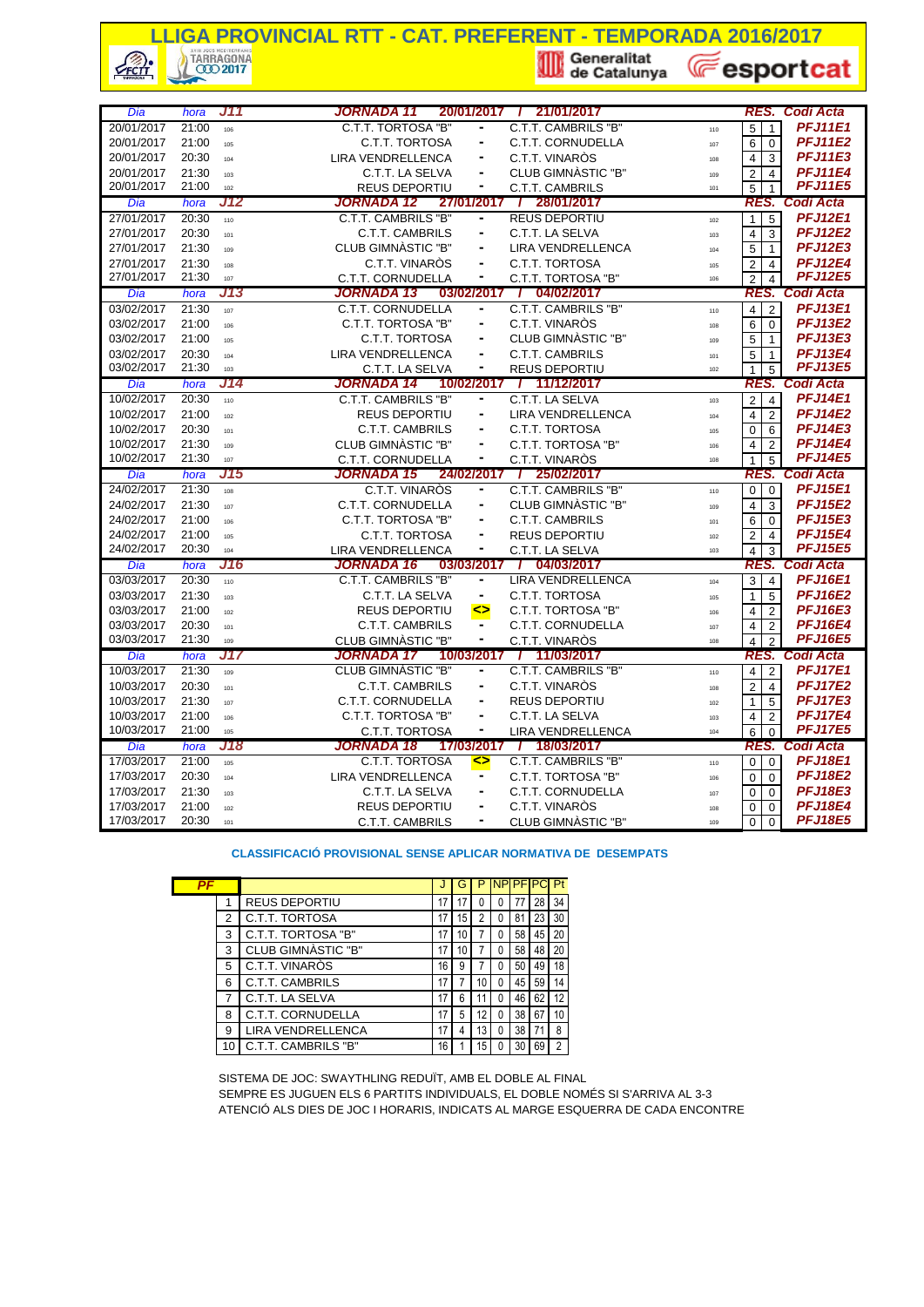

|                          |                            |            |                                                |        |                                         |            | PM                                                            |                                  |
|--------------------------|----------------------------|------------|------------------------------------------------|--------|-----------------------------------------|------------|---------------------------------------------------------------|----------------------------------|
|                          |                            |            | JORNADA 1                                      |        |                                         |            |                                                               | <b>RES. Codi Acta</b>            |
| Dia<br>30/09/2016        | hora<br>21:30              | J01        | 30/09/2016<br><b>CLUB GIMNASTIC "C"</b>        | ٠      | 01/10/2016<br><b>CLUB GIMNASTIC "D"</b> |            | $\overline{4}$                                                | <b>PMJ01E1</b>                   |
| 30/09/2016               | 21:00                      | 201        | A.E.C. REUS                                    |        | LIRA VENDRELLENCA "B"                   | 210        | $\overline{\mathbf{c}}$<br>3<br>$\overline{4}$                | <b>PMJ01E2</b>                   |
| 30/09/2016               | 21:30                      | 202        | C.T.T. LA SELVA "B"                            | ۰      | C.T.T. ALMOSTER "B"                     | 209        |                                                               | <b>PMJ01E3</b>                   |
| 30/09/2016               | 20:30                      | 203        | <b>C.T.T. CAMBRILS "C"</b>                     | ۰      | C.J. ULLDECONA                          | 208        | 4<br>$\overline{2}$                                           | <b>PMJ01E4</b>                   |
| 30/09/2016               | 21:00                      | 204<br>205 | C.T.T. AMPOSTA "B"                             | ۰      | C.T.T. AMPOSTA                          | 207<br>206 | $\overline{\mathbf{c}}$<br>4<br>$\overline{6}$<br>$\mathbf 0$ | <b>PMJ01E5</b>                   |
| Dia                      | hora                       | <b>J02</b> | JORNADA 2<br>07/10/2016                        |        | 08/10/2016<br>$\mathbf{I}$              |            | RES.                                                          | <b>Codi Acta</b>                 |
| 07/10/2016               | 21:30                      | 210        | CLUB GIMNASTIC "D"                             | ٠      | C.T.T. AMPOSTA                          | 206        | 5<br>$\overline{1}$                                           | <b>PMJ02E1</b>                   |
| 07/10/2016               | 20:30                      | 207        | C.J. ULLDECONA                                 | ۰      | C.T.T. AMPOSTA "B"                      | 205        | 6<br>$\mathbf 0$                                              | <b>PMJ02E2</b>                   |
| 08/10/2016               | 11:00                      | 208        | C.T.T. ALMOSTER "B"                            | -      | C.T.T. CAMBRILS "C"                     | 204        | 5<br>$\mathbf{1}$                                             | <b>PMJ02E3</b>                   |
| 07/10/2016               | 20:30                      | 209        | LIRA VENDRELLENCA "B"                          | -      | C.T.T. LA SELVA "B"                     | 203        | 3<br>$\overline{4}$                                           | <b>PMJ02E4</b>                   |
| 07/10/2016               | 21:30                      | 201        | CLUB GIMNASTIC "C"                             | ۰      | A.E.C. REUS                             | 202        | 6<br>$\mathbf 0$                                              | <b>PMJ02E5</b>                   |
| Dia                      | hora                       | <b>J03</b> | <b>JORNADA 3</b><br>14/10/2016                 |        | / 15/10/2016                            |            |                                                               | <b>RES. Codi Acta</b>            |
| 14/10/2016               | 21:00                      | 202        | A.E.C. REUS                                    | ٠      | CLUB GIMNASTIC "D"                      | 210        | 1<br>5                                                        | <b>PMJ03E1</b>                   |
| 14/10/2016               | 21:30                      | 203        | C.T.T. LA SELVA "B"                            | ۰      | CLUB GIMNASTIC "C"                      | 201        | $\overline{c}$<br>$\overline{4}$                              | <b>PMJ03E2</b>                   |
| 14/10/2016               | 20:30                      | 204        | <b>C.T.T. CAMBRILS "C"</b>                     | ۰      | LIRA VENDRELLENCA "B"                   | 209        | 5<br>$\overline{1}$                                           | <b>PMJ03E3</b>                   |
| 14/10/2016               | 21:00                      | 205        | C.T.T. AMPOSTA "B"                             | ۰      | C.T.T. ALMOSTER "B"                     | 208        | 5<br>1                                                        | <b>PMJ03E4</b>                   |
| 14/10/2016               | 21:00                      | 206        | C.T.T. AMPOSTA                                 | ۰      | C.J. ULLDECONA                          | 207        | $\overline{4}$<br>$\overline{2}$                              | <b>PMJ03E5</b>                   |
| Dia                      | hora                       | J04        | JORNADA 4<br>21/10/2016                        |        | / 22/10/2016                            |            |                                                               | RES. Codi Acta                   |
| 21/10/2016               | 21:30                      | 210        | CLUB GIMNASTIC "D"                             |        | C.J. ULLDECONA                          | 207        | 5<br>$\overline{1}$                                           | <b>PMJ04E1</b>                   |
| 22/10/2016               | 11:00                      | 208        | C.T.T. ALMOSTER "B"                            | ۰      | C.T.T. AMPOSTA                          | 206        | 5<br>1                                                        | <b>PMJ04E2</b>                   |
| 21/10/2016               | 20:30                      | 209        | LIRA VENDRELLENCA "B"                          | ۰      | C.T.T. AMPOSTA "B"                      | 205        | 3<br>4                                                        | <b>PMJ04E3</b>                   |
| 21/10/2016               | 21:30                      | 201        | CLUB GIMNÀSTIC "C"                             |        | C.T.T. CAMBRILS "C"                     | 204        | $\overline{4}$<br>$\overline{2}$                              | <b>PMJ04E4</b>                   |
| 21/10/2016               | 21:00                      | 202        | A.E.C. REUS                                    | ۰      | C.T.T. LA SELVA "B"                     | 203        | 5<br>$\mathbf{1}$                                             | <b>PMJ04E5</b>                   |
| Dia                      | hora                       | J05        | <b>JORNADA 5</b><br>11/11/2016                 |        | / 12/11/2016                            |            |                                                               | RES. Codi Acta                   |
| 11/11/2016               | 21:30                      | 203        | C.T.T. LA SELVA "B"                            | ۰      | <b>CLUB GIMNASTIC "D"</b>               | 210        | $\boldsymbol{2}$<br>$\overline{4}$                            | <b>PMJ05E1</b>                   |
| 11/11/2016               | 20:30                      | 204        | C.T.T. CAMBRILS "C"                            |        | A.E.C. REUS                             | 202        | 5<br>$\overline{1}$                                           | <b>PMJ05E2</b>                   |
| 11/11/2016               | 21:00                      | 205        | C.T.T. AMPOSTA "B"                             | ۰      | CLUB GIMNASTIC "C"                      | 201        | 5<br>1                                                        | <b>PMJ05E3</b>                   |
| 11/11/2016               | 21:00                      | 206        | C.T.T. AMPOSTA                                 | ۰      | LIRA VENDRELLENCA "B"                   | 209        | 5<br>$\overline{1}$                                           | <b>PMJ05E4</b>                   |
| 12/11/2016               | 11:00                      | 208        | C.T.T. ALMOSTER "B"                            | ٠      | C.J. ULLDECONA                          | 207        | 3<br>$\overline{4}$                                           | <b>PMJ05E5</b>                   |
| Dia                      | hora                       | <b>J06</b> | 18/11/2016<br>JORNADA 6                        |        | / 19/11/2016                            |            | RES.                                                          | Codi Acta                        |
| 18/11/2016               | 21:30                      | 210        | <b>CLUB GIMNASTIC "D"</b>                      | ۰      | C.T.T. ALMOSTER "B"                     | 208        | $\overline{2}$<br>$\overline{4}$                              | <b>PMJ06E1</b>                   |
| 18/11/2016               | 20:30                      | 209        | LIRA VENDRELLENCA "B"                          | ۰      | C.J. ULLDECONA                          | 207        | 5<br>$\overline{1}$                                           | <b>PMJ06E2</b>                   |
| 18/11/2016               | 21:30                      | 201        | CLUB GIMNASTIC "C"                             | ۰      | C.T.T. AMPOSTA                          | 206        | $\overline{\mathbf{c}}$<br>4                                  | <b>PMJ06E3</b>                   |
| 18/11/2016               | 21:00                      | 202        | A.E.C. REUS                                    | -      | C.T.T. AMPOSTA "B"                      | 205        | $\overline{\mathbf{4}}$<br>3                                  | <b>PMJ06E4</b>                   |
| 18/11/2016               | 21:30                      | 203        | C.T.T. LA SELVA "B"                            |        | C.T.T. CAMBRILS "C"                     | 204        | 2<br>$\overline{4}$                                           | <b>PMJ06E5</b>                   |
| Dia                      | hora                       | J07        | 25/11/2016 /<br>JORNADA 7                      |        | 26/11/2016                              |            |                                                               | RES. Codi Acta                   |
| 25/11/2016               | 20:30                      | 204        | C.T.T. CAMBRILS "C"                            | -      | CLUB GIMNASTIC "D"                      | 210        | 4<br>$\overline{2}$                                           | <b>PMJ07E1</b><br><b>PMJ07E2</b> |
| 25/11/2016               | 21:00                      | 205        | C.T.T. AMPOSTA "B"                             | ۰      | C.T.T. LA SELVA "B"                     | 203        | 5<br>1                                                        | <b>PMJ07E3</b>                   |
| 25/11/2016               | 21:00                      | 206        | C.T.T. AMPOSTA                                 | ۰<br>- | A.E.C. REUS                             | 202        | 6<br>$\mathbf 0$                                              | <b>PMJ07E4</b>                   |
| 25/11/2016<br>26/11/2016 | 20:30<br>11:00             | 207        | C.J. ULLDECONA                                 | ۰      | CLUB GIMNASTIC "C"                      | 201        | $\overline{c}$<br>$\overline{4}$                              | <b>PMJ07E5</b>                   |
|                          |                            | 208<br>J08 | C.T.T. ALMOSTER "B"<br>02/12/2016<br>JORNADA 8 |        | LIRA VENDRELLENCA "B"<br>03/12/2016     | 209        | 5                                                             | RES. Codi Acta                   |
| Dia<br>02/12/2016        | hora<br>$\overline{2}1:30$ |            | <b>CLUB GIMNASTIC "D"</b>                      | ۰      | LIRA VENDRELLENCA "B"                   |            | $4 \mid$<br>2                                                 | <b>PMJ08E1</b>                   |
| 02/12/2016               | 21:30                      | 210        | <b>CLUB GIMNASTIC "C"</b>                      | ۰      | C.T.T. ALMOSTER "B"                     | 209        | $\overline{2}$<br>4                                           | <b>PMJ08E2</b>                   |
| 02/12/2016               | 21:00                      | 201<br>202 | A.E.C. REUS                                    | ۰      | C.J. ULLDECONA                          | 208<br>207 | 0<br>6                                                        | <b>PMJ08E3</b>                   |
| 02/12/2016               | 21:30                      | 203        | C.T.T. LA SELVA "B"                            | ۰      | C.T.T. AMPOSTA                          | 206        | 2<br>4                                                        | <b>PMJ08E4</b>                   |
| 02/12/2016               | 20:30                      | 204        | C.T.T. CAMBRILS "C"                            | wo     | C.T.T. AMPOSTA "B"                      | 205        | 6<br>$\mathbf 0$                                              | <b>PMJ08E5</b>                   |
| Dia                      | hora                       | <b>J09</b> | 09/12/2016<br>JORNADA 9                        |        | / 10/12/2016                            |            |                                                               | RES. Codi Acta                   |
| 09/12/2016               | 21:00                      | 205        | C.T.T. AMPOSTA "B"                             |        | CLUB GIMNASTIC "D"                      | 210        | 6<br>0                                                        | <b>PMJ09E1</b>                   |
| 09/12/2016               | 21:00                      | 206        | <b>C.T.T. AMPOSTA</b>                          | ۰      | C.T.T. CAMBRILS "C"                     | 204        | 5<br>$\overline{1}$                                           | <b>PMJ09E2</b>                   |
| 09/12/2016               | 20:30                      | 207        | C.J. ULLDECONA                                 |        | C.T.T. LA SELVA "B"                     | 203        | 5<br>$\overline{1}$                                           | <b>PMJ09E3</b>                   |
| 10/12/2016               | 11:00                      | 208        | C.T.T. ALMOSTER "B"                            | ۰      | A.E.C. REUS                             | 202        | 5<br>$\overline{1}$                                           | <b>PMJ09E4</b>                   |
| 09/12/2016               | 20:30                      | 209        | LIRA VENDRELLENCA "B"                          | ٠      | CLUB GIMNASTIC "C"                      | 201        | $\overline{2}$<br>$\overline{4}$                              | <b>PMJ09E5</b>                   |

| Dia        | hora  | - J10 | 14/01/2017<br><b>JORNADA 10</b><br>13/01/2017          |                |   | RES. Codi Acta |
|------------|-------|-------|--------------------------------------------------------|----------------|---|----------------|
| 13/01/2017 | 21:30 | 210   | CLUB GIMNASTIC "D"<br>CLUB GIMNASTIC "C"<br>۰<br>201   | 3 <sub>1</sub> |   | <b>PMJ10E1</b> |
| 13/01/2017 | 20:30 | 209   | LIRA VENDRELLENCA "B"<br>A.E.C. REUS<br>۰<br>202       | 5              |   | <b>PMJ10E2</b> |
| 14/01/2017 | 11:00 | 208   | C.T.T. ALMOSTER "B"<br>C.T.T. LA SELVA "B"<br>۰<br>203 | 5              |   | <b>PMJ10E3</b> |
| 13/01/2017 | 20:30 | 207   | C.T.T. CAMBRILS "C"<br>C.J. ULLDECONA<br>۰<br>204      | 4              | 3 | <b>PMJ10E4</b> |
| 13/01/2017 | 21:00 | 206   | C.T.T. AMPOSTA "B"<br>C.T.T. AMPOSTA<br>۰<br>205       | 6              |   | <b>PMJ10E5</b> |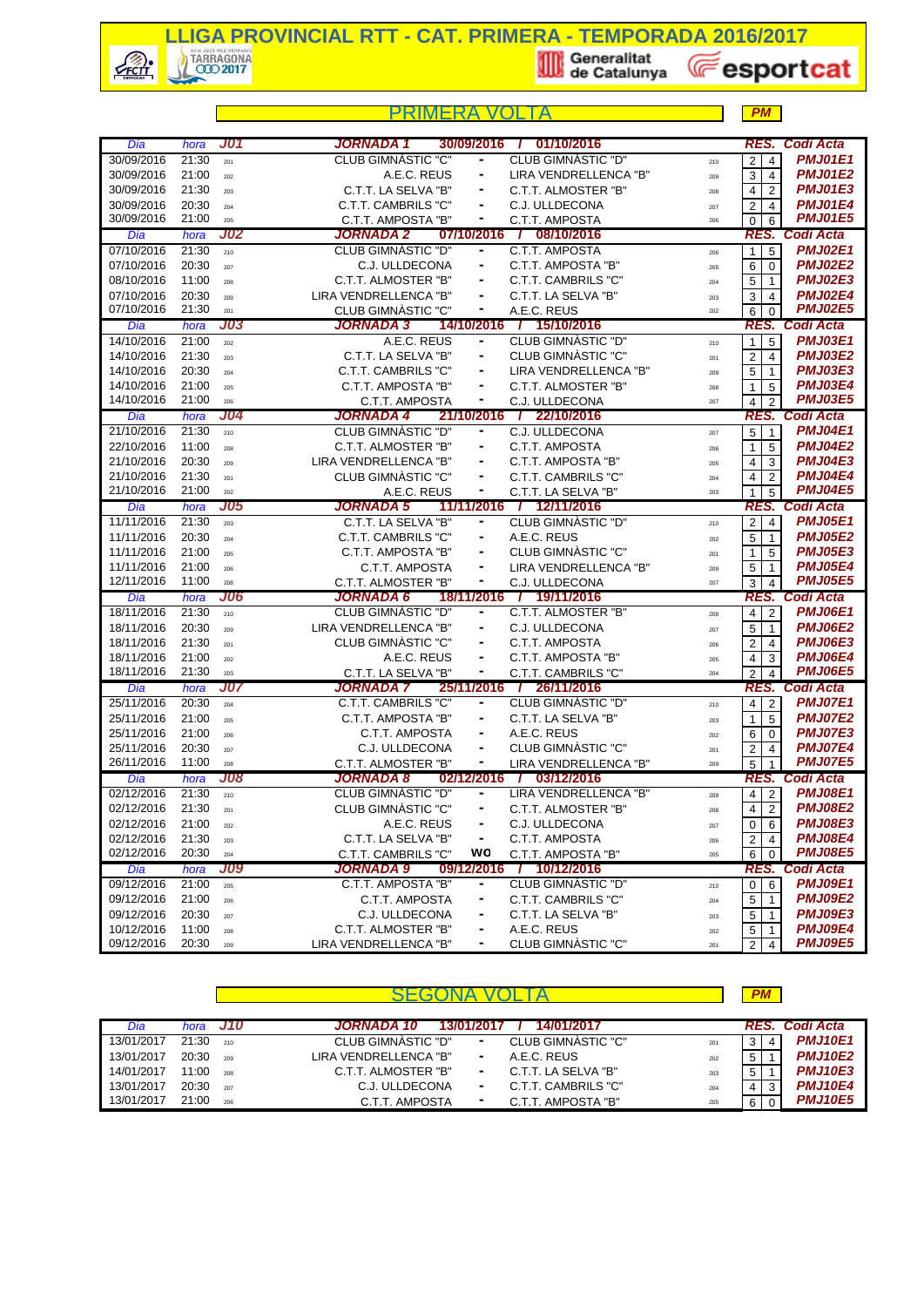# **LLIGA PROVINCIAL RTT - CAT. PRIMERA - TEMPORADA 2016/2017**<br>A TARRAGONA<br>COD 2017

 $\mathcal{L}_{\text{FCTI}}$ TARRAGONA COD 2017

de Catalunya

**E**esportcat

*Dia hora J11* **/** *RES. Codi Acta JORNADA 11* **20/01/2017 21/01/2017** 20/01/2017 21:00 <sup>206</sup> **-** <sup>210</sup> 2 4 *PMJ11E1* C.T.T. AMPOSTA CLUB GIMNÀSTIC "D" 20/01/2017 21:00 <sup>205</sup> **-** <sup>207</sup> 0 6 *PMJ11E2* C.T.T. AMPOSTA "B" C.J. ULLDECONA 20/01/2017 20:30 <sup>204</sup> **-** <sup>208</sup> 3 4 *PMJ11E3* C.T.T. CAMBRILS "C" C.T.T. ALMOSTER "B" 20/01/2017 21:30 <sup>203</sup> **-** <sup>209</sup> 1 5 *PMJ11E4* C.T.T. LA SELVA "B" LIRA VENDRELLENCA "B" 20/01/2017 21:00 <sup>202</sup> **-** <sup>201</sup> 2 4 *PMJ11E5* A.E.C. REUS CLUB GIMNÀSTIC "C" *Dia hora J12* **/** *RES. Codi Acta JORNADA 12* **27/01/2017 28/01/2017** 27/01/2017 21:30 <sup>210</sup> **-** <sup>202</sup> 6 0 *PMJ12E1* CLUB GIMNÀSTIC "D" A.E.C. REUS 27/01/2017 21:30 <sup>201</sup> **-** <sup>203</sup> 5 1 *PMJ12E2* CLUB GIMNÀSTIC "C" C.T.T. LA SELVA "B" 27/01/2017 20:30 <sup>209</sup> **-** <sup>204</sup> 6 0 *PMJ12E3* LIRA VENDRELLENCA "B" C.T.T. CAMBRILS "C" 28/01/2017 11:00 <sup>208</sup> **-** <sup>205</sup> 6 0 *PMJ12E4* 27/01/2017 20:30 <sup>207</sup> **-** <sup>206</sup> 2 4 *PMJ12E5* C.J. ULLDECONA C.T.T. AMPOSTA *Dia hora J13* **/** *RES. Codi Acta JORNADA 13* **03/02/2017 04/02/2017** 03/02/2017 20:30 <sup>207</sup> **-** <sup>210</sup> 2 4 *PMJ13E1* C.J. ULLDECONA CLUB GIMNÀSTIC "D" 03/02/2017 21:00 <sup>206</sup> **-** <sup>208</sup> 4 2 *PMJ13E2* 03/02/2017 21:00 <sup>205</sup> **-** <sup>209</sup> 0 6 *PMJ13E3* C.T.T. AMPOSTA "B" LIRA VENDRELLENCA "B" 03/02/2017 20:30 <sup>204</sup> **-** <sup>201</sup> 0 6 *PMJ13E4* C.T.T. CAMBRILS "C" CLUB GIMNÀSTIC "C" 03/02/2017 21:30 <sup>203</sup> **-** <sup>202</sup> 5 1 *PMJ13E5* C.T.T. LA SELVA "B" A.E.C. REUS *Dia hora J14* **/** *RES. Codi Acta JORNADA 14* **10/02/2017 11/12/2017** 10/02/2017 21:30 <sup>210</sup> **-** <sup>203</sup> 6 0 *PMJ14E1* CLUB GIMNÀSTIC "D" C.T.T. LA SELVA "B" 10/02/2017 21:00 <sup>202</sup> **-** <sup>204</sup> 2 4 *PMJ14E2* A.E.C. REUS C.T.T. CAMBRILS "C" 10/02/2017 21:30 <sup>201</sup> **-** <sup>205</sup> 4 2 *PMJ14E3* CLUB GIMNÀSTIC "C" C.T.T. AMPOSTA "B" 10/02/2017 20:30 <sup>209</sup> **-** <sup>206</sup> 6 0 *PMJ14E4* LIRA VENDRELLENCA "B" C.T.T. AMPOSTA 10/02/2017 20:30 207 **- 20:30 2017 C.J. ULLDECONA** - C.T.T. ALMOSTER "B" 208 <sup>3</sup> 3 4 **PMJ14E5** *Dia hora J15* **/** *RES. Codi Acta JORNADA 15* **24/02/2017 25/02/2017** 25/02/2017 11:00 <sup>208</sup> **-** <sup>210</sup> 4 3 *PMJ15E1* C.T.T. ALMOSTER "B" CLUB GIMNÀSTIC "D" 24/02/2017 20:30 <sup>207</sup> **-** <sup>209</sup> 3 4 *PMJ15E2* C.J. ULLDECONA LIRA VENDRELLENCA "B" 24/02/2017 21:00 <sup>206</sup> **-** <sup>201</sup> 1 5 *PMJ15E3* C.T.T. AMPOSTA CLUB GIMNÀSTIC "C" 24/02/2017 21:00 <sup>205</sup> **-** <sup>202</sup> 1 5 *PMJ15E4* C.T.T. AMPOSTA "B" A.E.C. REUS 24/02/2017 20:30 <sup>204</sup> **-** <sup>203</sup> 4 3 *PMJ15E5* C.T.T. CAMBRILS "C" C.T.T. LA SELVA "B" *Dia hora J16* **/** *RES. Codi Acta JORNADA 16* **03/03/2017 04/03/2017** 03/03/2017 21:30 <sup>210</sup> **-** <sup>204</sup> 5 1 *PMJ16E1* CLUB GIMNÀSTIC "D" C.T.T. CAMBRILS "C" 03/03/2017 21:30 <sub>203</sub> C.T.T. LA SELVA "B" C.T.T. AMPOSTA "B" <sub>205</sub> <mark>6 0 *PMJ16E2*</mark> 03/03/2017 21:00 <sup>202</sup> **-** <sup>206</sup> 0 6 *PMJ16E3* A.E.C. REUS C.T.T. AMPOSTA 03/03/2017 21:30 <sup>201</sup> **-** <sup>207</sup> 4 2 *PMJ16E4* CLUB GIMNÀSTIC "C" C.J. ULLDECONA 03/03/2017 20:30 <sup>209</sup> **-** <sup>208</sup> 4 2 *PMJ16E5* LIRA VENDRELLENCA "B" C.T.T. ALMOSTER "B" *Dia hora J17* **/** *RES. Codi Acta JORNADA 17* **10/03/2017 11/03/2017** 10/03/2017 20:30 209 LIRA VENDRELLENCA "B" - CLUB GIMNASTIC "D" 210 214 **PMJ17E1**<br>11/03/2017 11:00 209 CTT ALMOSTER "R" - CLUB GIMNASTIC "C" 201 4 **PMJ17E2** 11/03/2017 11:00 <sub>208</sub> **C.T.T. ALMOSTER "B" - CLUB GIMNASTIC "C"** 201 **4 3** 10/03/2017 20:30 <sup>207</sup> **wo** <sup>202</sup> 6 0 *PMJ17E3* C.J. ULLDECONA A.E.C. REUS 10/03/2017 21:00 <sup>206</sup> **-** <sup>203</sup> 6 0 *PMJ17E4* 10/03/2017 21:00 <sup>205</sup> **-** <sup>204</sup> 1 5 *PMJ17E5* C.T.T. AMPOSTA "B" C.T.T. CAMBRILS "C" *Dia hora J18* **/** *RES. Codi Acta JORNADA 18* **17/03/2017 18/03/2017** 17/03/2017 21:30 <sup>210</sup> **-** <sup>205</sup> 0 0 *PMJ18E1* CLUB GIMNÀSTIC "D" C.T.T. AMPOSTA "B" 17/03/2017 20:30 <sup>204</sup> **-** <sup>206</sup> 0 0 *PMJ18E2* C.T.T. CAMBRILS "C" C.T.T. AMPOSTA 17/03/2017 21:30 <sup>203</sup> **-** <sup>207</sup> 0 0 *PMJ18E3* C.T.T. LA SELVA "B" C.J. ULLDECONA 17/03/2017 21:00 <sup>202</sup> **-** <sup>208</sup> 0 0 *PMJ18E4* A.E.C. REUS C.T.T. ALMOSTER "B" C.T.T. AMPOSTA - C.T.T. ALMOSTER "B" C.T.T. ALMOSTER "B" C.J. ULLDECONA C.T.T. ALMOSTER "B" CLUB GIMNÀSTIC "D CLUB GIMNÀSTIC "C" C.T.T. AMPOSTA C.T.T. LA SELVA "B"

**CLASSIFICACIÓ PROVISIONAL SENSE APLICAR NORMATIVA DE DESEMPATS**

17/03/2017 21:30 <sup>201</sup> **-** <sup>209</sup> 0 0 *PMJ18E5* CLUB GIMNÀSTIC "C" LIRA VENDRELLENCA "B"

| PМ |    |                       |    | G  | P  | <b>NPIPF</b> |    | P  | Pt |
|----|----|-----------------------|----|----|----|--------------|----|----|----|
|    |    | C.T.T. AMPOSTA        | 17 | 14 | 3  | 0            | 73 | 29 | 28 |
|    | 1  | CLUB GIMNASTIC "C"    | 17 | 14 | 3  | 0            | 70 | 34 | 28 |
|    | 3  | CLUB GIMNASTIC "D"    | 17 | 13 |    | 0            | 70 | 34 | 26 |
|    | 4  | LIRA VENDRELLENCA "B" | 17 | 10 |    | 0            | 61 | 45 | 20 |
|    | 4  | C.T.T. ALMOSTER "B"   | 17 | 10 |    | 0            | 61 | 46 | 20 |
|    | 6  | C.J. ULLDECONA        | 17 | 8  | 9  | 0            | 59 | 47 | 16 |
|    | 6  | C.T.T. CAMBRILS "C"   | 17 | 8  | 9  | 0            | 50 | 55 | 16 |
|    | 8  | C.T.T. LA SELVA "B"   | 17 | 6  |    | 0            | 44 | 60 | 12 |
|    | 9  | A.E.C. REUS           | 17 |    | 15 |              | 22 | 82 |    |
|    | 10 | C.T.T. AMPOSTA "B"    | 17 |    |    |              | 13 | 91 |    |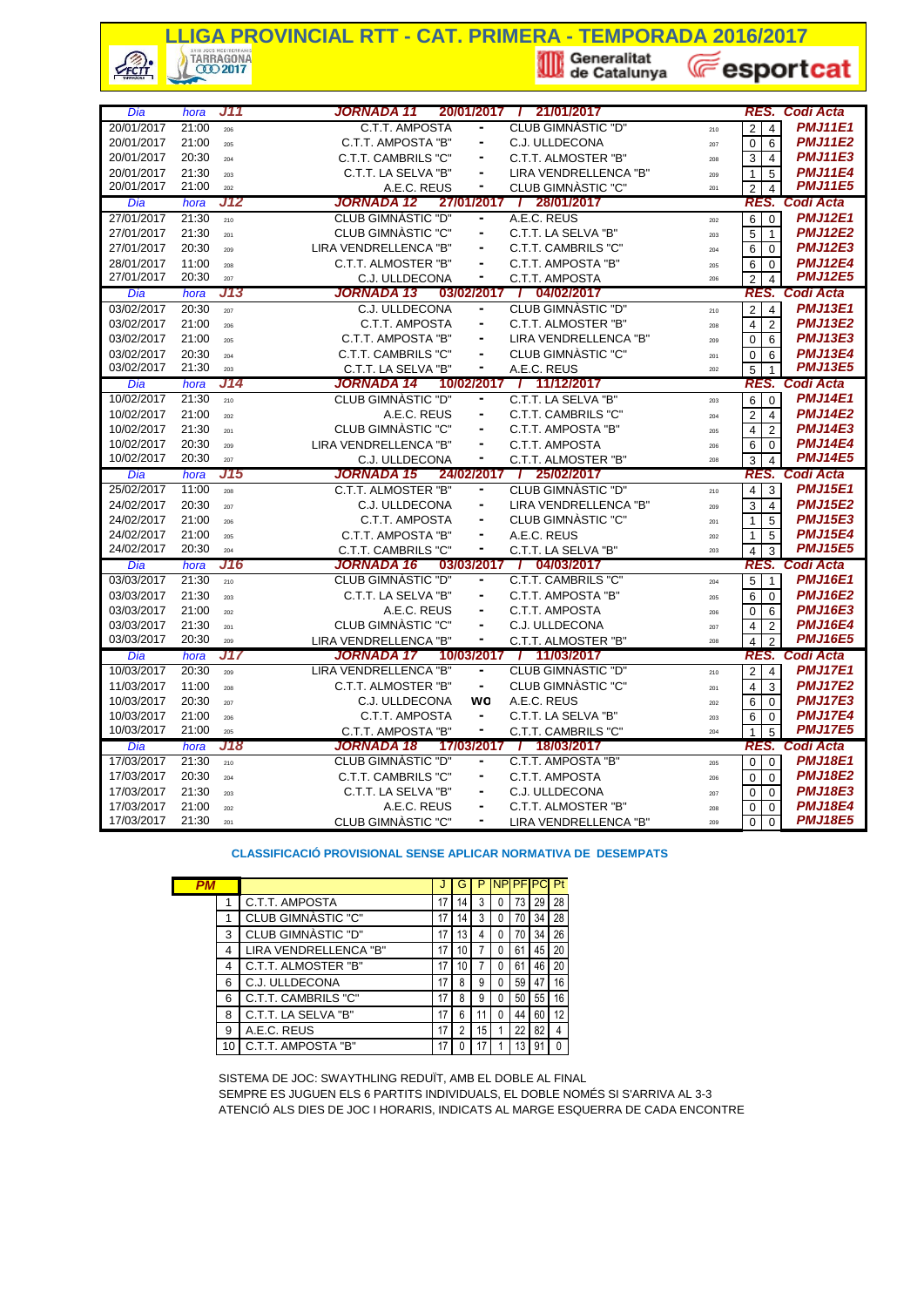

**LLIGA PROVINCIAL RTT - CAT. SEGONA - TEMPORADA 2016/2017**<br>A TARRAGONA<br>**Example 10 de Catalunya** (Catalunga)

**E**esportcat

| J01<br>JORNADA 1<br>30/09/2016<br>01/10/2016<br>RES. Codi Acta<br>Dia<br>hora<br>C.T.T. SALOU<br>C.T.T. VINAROS "B"<br><b>SGJ01E1</b><br>30/09/2016<br>21:30<br>$\overline{4}$<br>2 <sub>1</sub><br>۰<br>301<br>310<br><b>SGJ01E2</b><br>21:00<br><b>REUS DEPORTIU "B"</b><br><b>REUS DEPORTIU "C"</b><br>30/09/2016<br>2 <sub>1</sub><br>$\overline{4}$<br>$\blacksquare$<br>302<br>309<br><b>SGJ01E3</b><br>LIRA VENDRELLENCA "C"<br>C.T.T. LA SELVA "C"<br>30/09/2016<br>20:30<br>4<br>$\overline{2}$<br>٠<br>303<br>308<br><b>SGJ01E4</b><br>30/09/2016<br>20:30<br>C.T.T. GANXETS PLOMS "B"<br>A.E.C. REUS "B"<br>5<br>$\blacksquare$<br>$\overline{1}$<br>304<br>307<br>30/09/2016<br>21:00<br><b>SGJ01E5</b><br>C.T.T. TORTOSA "C"<br>۰<br>C.T.T. ALMOSTER "C"<br>6<br>305<br>$\overline{0}$<br>306<br>Codi Acta<br><b>J02</b><br>JORNADA 2<br>07/10/2016<br>08/10/2016<br>Dia<br>RES.<br>hora<br><b>SGJ02E1</b><br>08/10/2016<br><b>C.T.T. ALMOSTER "C"</b><br>C.T.T. VINARÒS "B"<br>11:00<br>$4 \mid 3$<br>306<br>۰<br>310<br><b>SGJ02E2</b><br>07/10/2016<br>21:00<br>A.E.C. REUS "B"<br>C.T.T. TORTOSA "C"<br>$\blacksquare$<br>$\mathbf 0$<br>6<br>307<br>305<br><b>SGJ02E3</b><br>07/10/2016<br>21:00<br>C.T.T. LA SELVA "C"<br>C.T.T. GANXETS PLOMS "B"<br>$\overline{2}$<br>4<br>308<br>304<br><b>SGJ02E4</b><br>07/10/2016<br>21:00<br><b>REUS DEPORTIU "C"</b><br>LIRA VENDRELLENCA "C"<br>۰<br>4<br>3<br>309<br>303<br><b>SGJ02E5</b><br>07/10/2016<br>21:30<br><b>REUS DEPORTIU "B"</b><br>C.T.T. SALOU<br>٠<br>301<br>6<br>$\overline{0}$<br>302<br><b>J03</b><br>JORNADA 3<br>Codi Acta<br>14/10/2016<br>/ 15/10/2016<br>Dia<br>hora<br>RES.<br><b>SGJ03E1</b><br>14/10/2016<br>21:00<br><b>REUS DEPORTIU "B"</b><br>C.T.T. VINAROS "B"<br>٠<br>6<br>$\mathbf 0$<br>302<br>310<br><b>SGJ03E2</b><br>14/10/2016<br>20:30<br>LIRA VENDRELLENCA "C"<br>C.T.T. SALOU<br>$\overline{2}$<br>۰<br>4 <sup>1</sup><br>303<br>301<br><b>SGJ03E3</b><br>14/10/2016<br>21:00<br><b>REUS DEPORTIU "C"</b><br>C.T.T. GANXETS PLOMS "B"<br>5<br>٠<br>$\mathbf{1}$<br>309<br>304<br><b>SGJ03E4</b><br>C.T.T. TORTOSA "C"<br>C.T.T. LA SELVA "C"<br>14/10/2016<br>21:00<br>$\overline{\mathbf{c}}$<br>$\blacksquare$<br>$\overline{4}$<br>305<br>308<br><b>SGJ03E5</b><br>15/10/2016<br>11:00<br>C.T.T. ALMOSTER "C"<br>۰<br>A.E.C. REUS "B"<br>$\overline{6}$<br>306<br>$\mathbf 0$<br>307<br><b>J04</b><br>Codi Acta<br>JORNADA 4<br>21/10/2016<br>/ 22/10/2016<br>RES.<br>Dia<br>hora<br>C.T.T. VINAROS "B"<br>A.E.C. REUS "B"<br><b>SGJ04E1</b><br>21/10/2016<br>21:30<br>$6 \mid 0$<br>۰<br>310<br>307<br><b>SGJ04E2</b><br>21/10/2016<br>21:00<br>C.T.T. LA SELVA "C"<br>C.T.T. ALMOSTER "C"<br>$\overline{\phantom{a}}$<br>5<br>$\mathbf{1}$<br>308<br>306<br><b>SGJ04E3</b><br>21/10/2016<br>21:00<br><b>REUS DEPORTIU "C"</b><br>C.T.T. TORTOSA "C"<br>5<br>309<br>۰<br>$\mathbf{1}$<br>305<br><b>SGJ04E4</b><br>21/10/2016<br>21:30<br>C.T.T. SALOU<br>C.T.T. GANXETS PLOMS "B"<br>$\overline{4}$<br>$\overline{2}$<br>301<br>304<br>21/10/2016<br><b>SGJ04E5</b><br>21:00<br>٠<br><b>REUS DEPORTIU "B"</b><br>LIRA VENDRELLENCA "C"<br>5<br>302<br>$\mathbf{1}$<br>303<br><b>J05</b><br>11/11/2016<br>RES. Codi Acta<br>hora<br>JORNADA 5<br>/ 12/11/2016<br>Dia<br>LIRA VENDRELLENCA "C"<br><b>SGJ05E1</b><br>11/11/2016<br>20:30<br>C.T.T. VINARÓS "B"<br>$\overline{2}$<br>٠<br>$\overline{4}$<br>303<br>310<br><b>SGJ05E2</b><br>11/11/2016<br>20:30<br>C.T.T. GANXETS PLOMS "B"<br><b>REUS DEPORTIU "B"</b><br>٠<br>$\mathbf{1}$<br>5<br>304<br>302<br><b>SGJ05E3</b><br>11/11/2016<br>21:00<br>C.T.T. TORTOSA "C"<br>C.T.T. SALOU<br>$\overline{\mathbf{4}}$<br>3<br>305<br>301<br><b>SGJ05E4</b><br>C.T.T. ALMOSTER "C"<br><b>REUS DEPORTIU "C"</b><br>12/11/2016<br>11:00<br>3<br>$\blacksquare$<br>$\overline{4}$<br>306<br>309<br><b>SGJ05E5</b><br>11/11/2016<br>21:00<br>A.E.C. REUS "B"<br>C.T.T. LA SELVA "C"<br>۰<br>$\overline{0}$<br>6<br>307<br>308<br><b>J06</b><br><b>JORNADA 6</b><br>18/11/2016<br><b>Codi Acta</b><br>19/11/2016<br>RES.<br>Dia<br>hora<br>$\mathbf{I}$<br>C.T.T. VINARÓS "B"<br>C.T.T. LA SELVA "C"<br><b>SGJ06E1</b><br>18/11/2016<br>21:30<br>$\overline{5}$<br>۰<br>$\mathbf{1}$<br>310<br>308<br><b>SGJ06E2</b><br>21:00<br><b>REUS DEPORTIU "C"</b><br>A.E.C. REUS "B"<br>18/11/2016<br>6<br>٠<br>$\mathbf 0$<br>309<br>307<br><b>SGJ06E3</b><br>18/11/2016<br>21:30<br>C.T.T. SALOU<br>C.T.T. ALMOSTER "C"<br>$\overline{\mathbf{c}}$<br>$\blacksquare$<br>$\overline{4}$<br>301<br>306<br><b>REUS DEPORTIU "B"</b><br><b>SGJ06E4</b><br>18/11/2016<br>21:00<br>C.T.T. TORTOSA "C"<br>3<br>$\overline{4}$<br>302<br>305<br>18/11/2016<br><b>SGJ06E5</b><br>20:30<br>LIRA VENDRELLENCA "C"<br>C.T.T. GANXETS PLOMS "B"<br>303<br>3<br>4<br>304<br>RES. Codi Acta<br>J07<br>JORNADA 7<br>25/11/2016<br>Dia<br>hora<br>$\top$<br>26/11/2016<br><b>SGJ07E1</b><br><b>C.T.T. GANXETS PLOMS "B"</b><br>C.T.T. VINARÒS "B"<br>25/11/2016<br>20:30<br>$2^{\circ}$<br>$\overline{4}$<br>۰<br>304<br>310<br><b>SGJ07E2</b><br>25/11/2016<br>21:00<br>C.T.T. TORTOSA "C"<br>LIRA VENDRELLENCA "C"<br>۰<br>2 <sup>1</sup><br>$\overline{4}$<br>305<br>303<br><b>SGJ07E3</b><br>11:00<br>26/11/2016<br>C.T.T. ALMOSTER "C"<br><b>REUS DEPORTIU "B"</b><br>$\overline{4}$<br>٠<br>3<br>306<br>302<br><b>SGJ07E4</b><br>A.E.C. REUS "B"<br>C.T.T. SALOU<br>25/11/2016<br>21:00<br>5<br>$\mathbf{1}$<br>307<br>301<br><b>SGJ07E5</b><br>25/11/2016<br>21:00<br><b>REUS DEPORTIU "C"</b><br>C.T.T. LA SELVA "C"<br>۰<br>$\overline{2}$<br>308<br>$\overline{\mathbf{A}}$<br>309<br>J08<br>02/12/2016<br>Codi Acta<br>JORNADA 8<br>03/12/2016<br>RES.<br>Dia<br>hora<br>$\mathbf{I}$<br><b>REUS DEPORTIU "C"</b><br><b>SGJ08E1</b><br>02/12/2016<br>$\overline{2}1:00$<br>C.T.T. VINAROS "B"<br>4 <sup>1</sup><br>2<br>۰<br>309<br>310<br><b>SGJ08E2</b><br>02/12/2016<br>21:30<br>C.T.T. SALOU<br>C.T.T. LA SELVA "C"<br>5 <sub>1</sub><br>$\mathbf{1}$<br>301<br>308<br><b>SGJ08E3</b><br>02/12/2016<br>21:00<br>REUS DEPORTIU "B"<br>A.E.C. REUS "B"<br>6 <sup>1</sup><br>0<br>۰<br>302<br>307<br><b>SGJ08E4</b><br>02/12/2016<br>20:30<br>LIRA VENDRELLENCA "C"<br>C.T.T. ALMOSTER "C"<br>5<br>1<br>303<br>306<br>02/12/2016<br>20:30<br><b>SGJ08E5</b><br>C.T.T. TORTOSA "C"<br>304<br>C.T.T. GANXETS PLOMS "B"<br>٠<br>6<br>$\overline{0}$<br>305<br><b>J09</b><br><b>JORNADA 9</b><br>09/12/2016<br>/ 10/12/2016<br><b>RES. Codi Acta</b><br>Dia<br>hora<br><b>SGJ09E1</b><br>09/12/2016<br>C.T.T. TORTOSA "C"<br>C.T.T. VINAROS "B"<br>21:00<br>2 <sub>1</sub><br>$\overline{4}$<br>۰<br>305<br>310<br><b>SGJ09E2</b><br>10/12/2016<br>11:00<br>C.T.T. ALMOSTER "C"<br>C.T.T. GANXETS PLOMS "B"<br>$6 \mid$<br>٠<br>0<br>306<br>304<br><b>SGJ09E3</b><br>09/12/2016<br>21:00<br>A.E.C. REUS "B"<br>LIRA VENDRELLENCA "C"<br>$\overline{0}$<br>307<br>۰<br>6<br>303<br><b>SGJ09E4</b><br>09/12/2016<br>21:00<br>C.T.T. LA SELVA "C"<br><b>REUS DEPORTIU "B"</b><br>٠<br>$\mathbf{1}$<br>5<br>308<br>302<br><b>SGJ09E5</b><br>09/12/2016<br>21:30<br>5 <sup>1</sup><br>301<br>C.T.T. SALOU<br>٠<br><b>REUS DEPORTIU "C"</b><br>$\mathbf{1}$<br>309 |  |  | <b>SG</b> |  |
|-----------------------------------------------------------------------------------------------------------------------------------------------------------------------------------------------------------------------------------------------------------------------------------------------------------------------------------------------------------------------------------------------------------------------------------------------------------------------------------------------------------------------------------------------------------------------------------------------------------------------------------------------------------------------------------------------------------------------------------------------------------------------------------------------------------------------------------------------------------------------------------------------------------------------------------------------------------------------------------------------------------------------------------------------------------------------------------------------------------------------------------------------------------------------------------------------------------------------------------------------------------------------------------------------------------------------------------------------------------------------------------------------------------------------------------------------------------------------------------------------------------------------------------------------------------------------------------------------------------------------------------------------------------------------------------------------------------------------------------------------------------------------------------------------------------------------------------------------------------------------------------------------------------------------------------------------------------------------------------------------------------------------------------------------------------------------------------------------------------------------------------------------------------------------------------------------------------------------------------------------------------------------------------------------------------------------------------------------------------------------------------------------------------------------------------------------------------------------------------------------------------------------------------------------------------------------------------------------------------------------------------------------------------------------------------------------------------------------------------------------------------------------------------------------------------------------------------------------------------------------------------------------------------------------------------------------------------------------------------------------------------------------------------------------------------------------------------------------------------------------------------------------------------------------------------------------------------------------------------------------------------------------------------------------------------------------------------------------------------------------------------------------------------------------------------------------------------------------------------------------------------------------------------------------------------------------------------------------------------------------------------------------------------------------------------------------------------------------------------------------------------------------------------------------------------------------------------------------------------------------------------------------------------------------------------------------------------------------------------------------------------------------------------------------------------------------------------------------------------------------------------------------------------------------------------------------------------------------------------------------------------------------------------------------------------------------------------------------------------------------------------------------------------------------------------------------------------------------------------------------------------------------------------------------------------------------------------------------------------------------------------------------------------------------------------------------------------------------------------------------------------------------------------------------------------------------------------------------------------------------------------------------------------------------------------------------------------------------------------------------------------------------------------------------------------------------------------------------------------------------------------------------------------------------------------------------------------------------------------------------------------------------------------------------------------------------------------------------------------------------------------------------------------------------------------------------------------------------------------------------------------------------------------------------------------------------------------------------------------------------------------------------------------------------------------------------------------------------------------------------------------------------------------------------------------------------------------------------------------------------------------------------------------------------------------------------------------------------------------------------------------------------------------------------------------------------------------------------------------------------------------------------------------------------------------------------------------------------------------------------------------------------------------------------------------------------------------------------------------------------------------------------------------------------------------------------------------------------------------------------------------------------------------------------------------------------------------------------------------------------------------------------------------------------------------------------------------------------------------------------------------------------------------------------------------------------------------------------------------------------------------------------------------------------------------------------------------------------------------------------------------------------------------------------------------------------------------------------------------------------------------------------------------------------------------------------------|--|--|-----------|--|
|                                                                                                                                                                                                                                                                                                                                                                                                                                                                                                                                                                                                                                                                                                                                                                                                                                                                                                                                                                                                                                                                                                                                                                                                                                                                                                                                                                                                                                                                                                                                                                                                                                                                                                                                                                                                                                                                                                                                                                                                                                                                                                                                                                                                                                                                                                                                                                                                                                                                                                                                                                                                                                                                                                                                                                                                                                                                                                                                                                                                                                                                                                                                                                                                                                                                                                                                                                                                                                                                                                                                                                                                                                                                                                                                                                                                                                                                                                                                                                                                                                                                                                                                                                                                                                                                                                                                                                                                                                                                                                                                                                                                                                                                                                                                                                                                                                                                                                                                                                                                                                                                                                                                                                                                                                                                                                                                                                                                                                                                                                                                                                                                                                                                                                                                                                                                                                                                                                                                                                                                                                                                                                                                                                                                                                                                                                                                                                                                                                                                                                                                                                                                                                                                                                                                                                                                                                                                                                                                                                                                                                                                                                                                                                                                     |  |  |           |  |
|                                                                                                                                                                                                                                                                                                                                                                                                                                                                                                                                                                                                                                                                                                                                                                                                                                                                                                                                                                                                                                                                                                                                                                                                                                                                                                                                                                                                                                                                                                                                                                                                                                                                                                                                                                                                                                                                                                                                                                                                                                                                                                                                                                                                                                                                                                                                                                                                                                                                                                                                                                                                                                                                                                                                                                                                                                                                                                                                                                                                                                                                                                                                                                                                                                                                                                                                                                                                                                                                                                                                                                                                                                                                                                                                                                                                                                                                                                                                                                                                                                                                                                                                                                                                                                                                                                                                                                                                                                                                                                                                                                                                                                                                                                                                                                                                                                                                                                                                                                                                                                                                                                                                                                                                                                                                                                                                                                                                                                                                                                                                                                                                                                                                                                                                                                                                                                                                                                                                                                                                                                                                                                                                                                                                                                                                                                                                                                                                                                                                                                                                                                                                                                                                                                                                                                                                                                                                                                                                                                                                                                                                                                                                                                                                     |  |  |           |  |
|                                                                                                                                                                                                                                                                                                                                                                                                                                                                                                                                                                                                                                                                                                                                                                                                                                                                                                                                                                                                                                                                                                                                                                                                                                                                                                                                                                                                                                                                                                                                                                                                                                                                                                                                                                                                                                                                                                                                                                                                                                                                                                                                                                                                                                                                                                                                                                                                                                                                                                                                                                                                                                                                                                                                                                                                                                                                                                                                                                                                                                                                                                                                                                                                                                                                                                                                                                                                                                                                                                                                                                                                                                                                                                                                                                                                                                                                                                                                                                                                                                                                                                                                                                                                                                                                                                                                                                                                                                                                                                                                                                                                                                                                                                                                                                                                                                                                                                                                                                                                                                                                                                                                                                                                                                                                                                                                                                                                                                                                                                                                                                                                                                                                                                                                                                                                                                                                                                                                                                                                                                                                                                                                                                                                                                                                                                                                                                                                                                                                                                                                                                                                                                                                                                                                                                                                                                                                                                                                                                                                                                                                                                                                                                                                     |  |  |           |  |
|                                                                                                                                                                                                                                                                                                                                                                                                                                                                                                                                                                                                                                                                                                                                                                                                                                                                                                                                                                                                                                                                                                                                                                                                                                                                                                                                                                                                                                                                                                                                                                                                                                                                                                                                                                                                                                                                                                                                                                                                                                                                                                                                                                                                                                                                                                                                                                                                                                                                                                                                                                                                                                                                                                                                                                                                                                                                                                                                                                                                                                                                                                                                                                                                                                                                                                                                                                                                                                                                                                                                                                                                                                                                                                                                                                                                                                                                                                                                                                                                                                                                                                                                                                                                                                                                                                                                                                                                                                                                                                                                                                                                                                                                                                                                                                                                                                                                                                                                                                                                                                                                                                                                                                                                                                                                                                                                                                                                                                                                                                                                                                                                                                                                                                                                                                                                                                                                                                                                                                                                                                                                                                                                                                                                                                                                                                                                                                                                                                                                                                                                                                                                                                                                                                                                                                                                                                                                                                                                                                                                                                                                                                                                                                                                     |  |  |           |  |
|                                                                                                                                                                                                                                                                                                                                                                                                                                                                                                                                                                                                                                                                                                                                                                                                                                                                                                                                                                                                                                                                                                                                                                                                                                                                                                                                                                                                                                                                                                                                                                                                                                                                                                                                                                                                                                                                                                                                                                                                                                                                                                                                                                                                                                                                                                                                                                                                                                                                                                                                                                                                                                                                                                                                                                                                                                                                                                                                                                                                                                                                                                                                                                                                                                                                                                                                                                                                                                                                                                                                                                                                                                                                                                                                                                                                                                                                                                                                                                                                                                                                                                                                                                                                                                                                                                                                                                                                                                                                                                                                                                                                                                                                                                                                                                                                                                                                                                                                                                                                                                                                                                                                                                                                                                                                                                                                                                                                                                                                                                                                                                                                                                                                                                                                                                                                                                                                                                                                                                                                                                                                                                                                                                                                                                                                                                                                                                                                                                                                                                                                                                                                                                                                                                                                                                                                                                                                                                                                                                                                                                                                                                                                                                                                     |  |  |           |  |
|                                                                                                                                                                                                                                                                                                                                                                                                                                                                                                                                                                                                                                                                                                                                                                                                                                                                                                                                                                                                                                                                                                                                                                                                                                                                                                                                                                                                                                                                                                                                                                                                                                                                                                                                                                                                                                                                                                                                                                                                                                                                                                                                                                                                                                                                                                                                                                                                                                                                                                                                                                                                                                                                                                                                                                                                                                                                                                                                                                                                                                                                                                                                                                                                                                                                                                                                                                                                                                                                                                                                                                                                                                                                                                                                                                                                                                                                                                                                                                                                                                                                                                                                                                                                                                                                                                                                                                                                                                                                                                                                                                                                                                                                                                                                                                                                                                                                                                                                                                                                                                                                                                                                                                                                                                                                                                                                                                                                                                                                                                                                                                                                                                                                                                                                                                                                                                                                                                                                                                                                                                                                                                                                                                                                                                                                                                                                                                                                                                                                                                                                                                                                                                                                                                                                                                                                                                                                                                                                                                                                                                                                                                                                                                                                     |  |  |           |  |
|                                                                                                                                                                                                                                                                                                                                                                                                                                                                                                                                                                                                                                                                                                                                                                                                                                                                                                                                                                                                                                                                                                                                                                                                                                                                                                                                                                                                                                                                                                                                                                                                                                                                                                                                                                                                                                                                                                                                                                                                                                                                                                                                                                                                                                                                                                                                                                                                                                                                                                                                                                                                                                                                                                                                                                                                                                                                                                                                                                                                                                                                                                                                                                                                                                                                                                                                                                                                                                                                                                                                                                                                                                                                                                                                                                                                                                                                                                                                                                                                                                                                                                                                                                                                                                                                                                                                                                                                                                                                                                                                                                                                                                                                                                                                                                                                                                                                                                                                                                                                                                                                                                                                                                                                                                                                                                                                                                                                                                                                                                                                                                                                                                                                                                                                                                                                                                                                                                                                                                                                                                                                                                                                                                                                                                                                                                                                                                                                                                                                                                                                                                                                                                                                                                                                                                                                                                                                                                                                                                                                                                                                                                                                                                                                     |  |  |           |  |
|                                                                                                                                                                                                                                                                                                                                                                                                                                                                                                                                                                                                                                                                                                                                                                                                                                                                                                                                                                                                                                                                                                                                                                                                                                                                                                                                                                                                                                                                                                                                                                                                                                                                                                                                                                                                                                                                                                                                                                                                                                                                                                                                                                                                                                                                                                                                                                                                                                                                                                                                                                                                                                                                                                                                                                                                                                                                                                                                                                                                                                                                                                                                                                                                                                                                                                                                                                                                                                                                                                                                                                                                                                                                                                                                                                                                                                                                                                                                                                                                                                                                                                                                                                                                                                                                                                                                                                                                                                                                                                                                                                                                                                                                                                                                                                                                                                                                                                                                                                                                                                                                                                                                                                                                                                                                                                                                                                                                                                                                                                                                                                                                                                                                                                                                                                                                                                                                                                                                                                                                                                                                                                                                                                                                                                                                                                                                                                                                                                                                                                                                                                                                                                                                                                                                                                                                                                                                                                                                                                                                                                                                                                                                                                                                     |  |  |           |  |
|                                                                                                                                                                                                                                                                                                                                                                                                                                                                                                                                                                                                                                                                                                                                                                                                                                                                                                                                                                                                                                                                                                                                                                                                                                                                                                                                                                                                                                                                                                                                                                                                                                                                                                                                                                                                                                                                                                                                                                                                                                                                                                                                                                                                                                                                                                                                                                                                                                                                                                                                                                                                                                                                                                                                                                                                                                                                                                                                                                                                                                                                                                                                                                                                                                                                                                                                                                                                                                                                                                                                                                                                                                                                                                                                                                                                                                                                                                                                                                                                                                                                                                                                                                                                                                                                                                                                                                                                                                                                                                                                                                                                                                                                                                                                                                                                                                                                                                                                                                                                                                                                                                                                                                                                                                                                                                                                                                                                                                                                                                                                                                                                                                                                                                                                                                                                                                                                                                                                                                                                                                                                                                                                                                                                                                                                                                                                                                                                                                                                                                                                                                                                                                                                                                                                                                                                                                                                                                                                                                                                                                                                                                                                                                                                     |  |  |           |  |
|                                                                                                                                                                                                                                                                                                                                                                                                                                                                                                                                                                                                                                                                                                                                                                                                                                                                                                                                                                                                                                                                                                                                                                                                                                                                                                                                                                                                                                                                                                                                                                                                                                                                                                                                                                                                                                                                                                                                                                                                                                                                                                                                                                                                                                                                                                                                                                                                                                                                                                                                                                                                                                                                                                                                                                                                                                                                                                                                                                                                                                                                                                                                                                                                                                                                                                                                                                                                                                                                                                                                                                                                                                                                                                                                                                                                                                                                                                                                                                                                                                                                                                                                                                                                                                                                                                                                                                                                                                                                                                                                                                                                                                                                                                                                                                                                                                                                                                                                                                                                                                                                                                                                                                                                                                                                                                                                                                                                                                                                                                                                                                                                                                                                                                                                                                                                                                                                                                                                                                                                                                                                                                                                                                                                                                                                                                                                                                                                                                                                                                                                                                                                                                                                                                                                                                                                                                                                                                                                                                                                                                                                                                                                                                                                     |  |  |           |  |
|                                                                                                                                                                                                                                                                                                                                                                                                                                                                                                                                                                                                                                                                                                                                                                                                                                                                                                                                                                                                                                                                                                                                                                                                                                                                                                                                                                                                                                                                                                                                                                                                                                                                                                                                                                                                                                                                                                                                                                                                                                                                                                                                                                                                                                                                                                                                                                                                                                                                                                                                                                                                                                                                                                                                                                                                                                                                                                                                                                                                                                                                                                                                                                                                                                                                                                                                                                                                                                                                                                                                                                                                                                                                                                                                                                                                                                                                                                                                                                                                                                                                                                                                                                                                                                                                                                                                                                                                                                                                                                                                                                                                                                                                                                                                                                                                                                                                                                                                                                                                                                                                                                                                                                                                                                                                                                                                                                                                                                                                                                                                                                                                                                                                                                                                                                                                                                                                                                                                                                                                                                                                                                                                                                                                                                                                                                                                                                                                                                                                                                                                                                                                                                                                                                                                                                                                                                                                                                                                                                                                                                                                                                                                                                                                     |  |  |           |  |
|                                                                                                                                                                                                                                                                                                                                                                                                                                                                                                                                                                                                                                                                                                                                                                                                                                                                                                                                                                                                                                                                                                                                                                                                                                                                                                                                                                                                                                                                                                                                                                                                                                                                                                                                                                                                                                                                                                                                                                                                                                                                                                                                                                                                                                                                                                                                                                                                                                                                                                                                                                                                                                                                                                                                                                                                                                                                                                                                                                                                                                                                                                                                                                                                                                                                                                                                                                                                                                                                                                                                                                                                                                                                                                                                                                                                                                                                                                                                                                                                                                                                                                                                                                                                                                                                                                                                                                                                                                                                                                                                                                                                                                                                                                                                                                                                                                                                                                                                                                                                                                                                                                                                                                                                                                                                                                                                                                                                                                                                                                                                                                                                                                                                                                                                                                                                                                                                                                                                                                                                                                                                                                                                                                                                                                                                                                                                                                                                                                                                                                                                                                                                                                                                                                                                                                                                                                                                                                                                                                                                                                                                                                                                                                                                     |  |  |           |  |
|                                                                                                                                                                                                                                                                                                                                                                                                                                                                                                                                                                                                                                                                                                                                                                                                                                                                                                                                                                                                                                                                                                                                                                                                                                                                                                                                                                                                                                                                                                                                                                                                                                                                                                                                                                                                                                                                                                                                                                                                                                                                                                                                                                                                                                                                                                                                                                                                                                                                                                                                                                                                                                                                                                                                                                                                                                                                                                                                                                                                                                                                                                                                                                                                                                                                                                                                                                                                                                                                                                                                                                                                                                                                                                                                                                                                                                                                                                                                                                                                                                                                                                                                                                                                                                                                                                                                                                                                                                                                                                                                                                                                                                                                                                                                                                                                                                                                                                                                                                                                                                                                                                                                                                                                                                                                                                                                                                                                                                                                                                                                                                                                                                                                                                                                                                                                                                                                                                                                                                                                                                                                                                                                                                                                                                                                                                                                                                                                                                                                                                                                                                                                                                                                                                                                                                                                                                                                                                                                                                                                                                                                                                                                                                                                     |  |  |           |  |
|                                                                                                                                                                                                                                                                                                                                                                                                                                                                                                                                                                                                                                                                                                                                                                                                                                                                                                                                                                                                                                                                                                                                                                                                                                                                                                                                                                                                                                                                                                                                                                                                                                                                                                                                                                                                                                                                                                                                                                                                                                                                                                                                                                                                                                                                                                                                                                                                                                                                                                                                                                                                                                                                                                                                                                                                                                                                                                                                                                                                                                                                                                                                                                                                                                                                                                                                                                                                                                                                                                                                                                                                                                                                                                                                                                                                                                                                                                                                                                                                                                                                                                                                                                                                                                                                                                                                                                                                                                                                                                                                                                                                                                                                                                                                                                                                                                                                                                                                                                                                                                                                                                                                                                                                                                                                                                                                                                                                                                                                                                                                                                                                                                                                                                                                                                                                                                                                                                                                                                                                                                                                                                                                                                                                                                                                                                                                                                                                                                                                                                                                                                                                                                                                                                                                                                                                                                                                                                                                                                                                                                                                                                                                                                                                     |  |  |           |  |
|                                                                                                                                                                                                                                                                                                                                                                                                                                                                                                                                                                                                                                                                                                                                                                                                                                                                                                                                                                                                                                                                                                                                                                                                                                                                                                                                                                                                                                                                                                                                                                                                                                                                                                                                                                                                                                                                                                                                                                                                                                                                                                                                                                                                                                                                                                                                                                                                                                                                                                                                                                                                                                                                                                                                                                                                                                                                                                                                                                                                                                                                                                                                                                                                                                                                                                                                                                                                                                                                                                                                                                                                                                                                                                                                                                                                                                                                                                                                                                                                                                                                                                                                                                                                                                                                                                                                                                                                                                                                                                                                                                                                                                                                                                                                                                                                                                                                                                                                                                                                                                                                                                                                                                                                                                                                                                                                                                                                                                                                                                                                                                                                                                                                                                                                                                                                                                                                                                                                                                                                                                                                                                                                                                                                                                                                                                                                                                                                                                                                                                                                                                                                                                                                                                                                                                                                                                                                                                                                                                                                                                                                                                                                                                                                     |  |  |           |  |
|                                                                                                                                                                                                                                                                                                                                                                                                                                                                                                                                                                                                                                                                                                                                                                                                                                                                                                                                                                                                                                                                                                                                                                                                                                                                                                                                                                                                                                                                                                                                                                                                                                                                                                                                                                                                                                                                                                                                                                                                                                                                                                                                                                                                                                                                                                                                                                                                                                                                                                                                                                                                                                                                                                                                                                                                                                                                                                                                                                                                                                                                                                                                                                                                                                                                                                                                                                                                                                                                                                                                                                                                                                                                                                                                                                                                                                                                                                                                                                                                                                                                                                                                                                                                                                                                                                                                                                                                                                                                                                                                                                                                                                                                                                                                                                                                                                                                                                                                                                                                                                                                                                                                                                                                                                                                                                                                                                                                                                                                                                                                                                                                                                                                                                                                                                                                                                                                                                                                                                                                                                                                                                                                                                                                                                                                                                                                                                                                                                                                                                                                                                                                                                                                                                                                                                                                                                                                                                                                                                                                                                                                                                                                                                                                     |  |  |           |  |
|                                                                                                                                                                                                                                                                                                                                                                                                                                                                                                                                                                                                                                                                                                                                                                                                                                                                                                                                                                                                                                                                                                                                                                                                                                                                                                                                                                                                                                                                                                                                                                                                                                                                                                                                                                                                                                                                                                                                                                                                                                                                                                                                                                                                                                                                                                                                                                                                                                                                                                                                                                                                                                                                                                                                                                                                                                                                                                                                                                                                                                                                                                                                                                                                                                                                                                                                                                                                                                                                                                                                                                                                                                                                                                                                                                                                                                                                                                                                                                                                                                                                                                                                                                                                                                                                                                                                                                                                                                                                                                                                                                                                                                                                                                                                                                                                                                                                                                                                                                                                                                                                                                                                                                                                                                                                                                                                                                                                                                                                                                                                                                                                                                                                                                                                                                                                                                                                                                                                                                                                                                                                                                                                                                                                                                                                                                                                                                                                                                                                                                                                                                                                                                                                                                                                                                                                                                                                                                                                                                                                                                                                                                                                                                                                     |  |  |           |  |
|                                                                                                                                                                                                                                                                                                                                                                                                                                                                                                                                                                                                                                                                                                                                                                                                                                                                                                                                                                                                                                                                                                                                                                                                                                                                                                                                                                                                                                                                                                                                                                                                                                                                                                                                                                                                                                                                                                                                                                                                                                                                                                                                                                                                                                                                                                                                                                                                                                                                                                                                                                                                                                                                                                                                                                                                                                                                                                                                                                                                                                                                                                                                                                                                                                                                                                                                                                                                                                                                                                                                                                                                                                                                                                                                                                                                                                                                                                                                                                                                                                                                                                                                                                                                                                                                                                                                                                                                                                                                                                                                                                                                                                                                                                                                                                                                                                                                                                                                                                                                                                                                                                                                                                                                                                                                                                                                                                                                                                                                                                                                                                                                                                                                                                                                                                                                                                                                                                                                                                                                                                                                                                                                                                                                                                                                                                                                                                                                                                                                                                                                                                                                                                                                                                                                                                                                                                                                                                                                                                                                                                                                                                                                                                                                     |  |  |           |  |
|                                                                                                                                                                                                                                                                                                                                                                                                                                                                                                                                                                                                                                                                                                                                                                                                                                                                                                                                                                                                                                                                                                                                                                                                                                                                                                                                                                                                                                                                                                                                                                                                                                                                                                                                                                                                                                                                                                                                                                                                                                                                                                                                                                                                                                                                                                                                                                                                                                                                                                                                                                                                                                                                                                                                                                                                                                                                                                                                                                                                                                                                                                                                                                                                                                                                                                                                                                                                                                                                                                                                                                                                                                                                                                                                                                                                                                                                                                                                                                                                                                                                                                                                                                                                                                                                                                                                                                                                                                                                                                                                                                                                                                                                                                                                                                                                                                                                                                                                                                                                                                                                                                                                                                                                                                                                                                                                                                                                                                                                                                                                                                                                                                                                                                                                                                                                                                                                                                                                                                                                                                                                                                                                                                                                                                                                                                                                                                                                                                                                                                                                                                                                                                                                                                                                                                                                                                                                                                                                                                                                                                                                                                                                                                                                     |  |  |           |  |
|                                                                                                                                                                                                                                                                                                                                                                                                                                                                                                                                                                                                                                                                                                                                                                                                                                                                                                                                                                                                                                                                                                                                                                                                                                                                                                                                                                                                                                                                                                                                                                                                                                                                                                                                                                                                                                                                                                                                                                                                                                                                                                                                                                                                                                                                                                                                                                                                                                                                                                                                                                                                                                                                                                                                                                                                                                                                                                                                                                                                                                                                                                                                                                                                                                                                                                                                                                                                                                                                                                                                                                                                                                                                                                                                                                                                                                                                                                                                                                                                                                                                                                                                                                                                                                                                                                                                                                                                                                                                                                                                                                                                                                                                                                                                                                                                                                                                                                                                                                                                                                                                                                                                                                                                                                                                                                                                                                                                                                                                                                                                                                                                                                                                                                                                                                                                                                                                                                                                                                                                                                                                                                                                                                                                                                                                                                                                                                                                                                                                                                                                                                                                                                                                                                                                                                                                                                                                                                                                                                                                                                                                                                                                                                                                     |  |  |           |  |
|                                                                                                                                                                                                                                                                                                                                                                                                                                                                                                                                                                                                                                                                                                                                                                                                                                                                                                                                                                                                                                                                                                                                                                                                                                                                                                                                                                                                                                                                                                                                                                                                                                                                                                                                                                                                                                                                                                                                                                                                                                                                                                                                                                                                                                                                                                                                                                                                                                                                                                                                                                                                                                                                                                                                                                                                                                                                                                                                                                                                                                                                                                                                                                                                                                                                                                                                                                                                                                                                                                                                                                                                                                                                                                                                                                                                                                                                                                                                                                                                                                                                                                                                                                                                                                                                                                                                                                                                                                                                                                                                                                                                                                                                                                                                                                                                                                                                                                                                                                                                                                                                                                                                                                                                                                                                                                                                                                                                                                                                                                                                                                                                                                                                                                                                                                                                                                                                                                                                                                                                                                                                                                                                                                                                                                                                                                                                                                                                                                                                                                                                                                                                                                                                                                                                                                                                                                                                                                                                                                                                                                                                                                                                                                                                     |  |  |           |  |
|                                                                                                                                                                                                                                                                                                                                                                                                                                                                                                                                                                                                                                                                                                                                                                                                                                                                                                                                                                                                                                                                                                                                                                                                                                                                                                                                                                                                                                                                                                                                                                                                                                                                                                                                                                                                                                                                                                                                                                                                                                                                                                                                                                                                                                                                                                                                                                                                                                                                                                                                                                                                                                                                                                                                                                                                                                                                                                                                                                                                                                                                                                                                                                                                                                                                                                                                                                                                                                                                                                                                                                                                                                                                                                                                                                                                                                                                                                                                                                                                                                                                                                                                                                                                                                                                                                                                                                                                                                                                                                                                                                                                                                                                                                                                                                                                                                                                                                                                                                                                                                                                                                                                                                                                                                                                                                                                                                                                                                                                                                                                                                                                                                                                                                                                                                                                                                                                                                                                                                                                                                                                                                                                                                                                                                                                                                                                                                                                                                                                                                                                                                                                                                                                                                                                                                                                                                                                                                                                                                                                                                                                                                                                                                                                     |  |  |           |  |
|                                                                                                                                                                                                                                                                                                                                                                                                                                                                                                                                                                                                                                                                                                                                                                                                                                                                                                                                                                                                                                                                                                                                                                                                                                                                                                                                                                                                                                                                                                                                                                                                                                                                                                                                                                                                                                                                                                                                                                                                                                                                                                                                                                                                                                                                                                                                                                                                                                                                                                                                                                                                                                                                                                                                                                                                                                                                                                                                                                                                                                                                                                                                                                                                                                                                                                                                                                                                                                                                                                                                                                                                                                                                                                                                                                                                                                                                                                                                                                                                                                                                                                                                                                                                                                                                                                                                                                                                                                                                                                                                                                                                                                                                                                                                                                                                                                                                                                                                                                                                                                                                                                                                                                                                                                                                                                                                                                                                                                                                                                                                                                                                                                                                                                                                                                                                                                                                                                                                                                                                                                                                                                                                                                                                                                                                                                                                                                                                                                                                                                                                                                                                                                                                                                                                                                                                                                                                                                                                                                                                                                                                                                                                                                                                     |  |  |           |  |
|                                                                                                                                                                                                                                                                                                                                                                                                                                                                                                                                                                                                                                                                                                                                                                                                                                                                                                                                                                                                                                                                                                                                                                                                                                                                                                                                                                                                                                                                                                                                                                                                                                                                                                                                                                                                                                                                                                                                                                                                                                                                                                                                                                                                                                                                                                                                                                                                                                                                                                                                                                                                                                                                                                                                                                                                                                                                                                                                                                                                                                                                                                                                                                                                                                                                                                                                                                                                                                                                                                                                                                                                                                                                                                                                                                                                                                                                                                                                                                                                                                                                                                                                                                                                                                                                                                                                                                                                                                                                                                                                                                                                                                                                                                                                                                                                                                                                                                                                                                                                                                                                                                                                                                                                                                                                                                                                                                                                                                                                                                                                                                                                                                                                                                                                                                                                                                                                                                                                                                                                                                                                                                                                                                                                                                                                                                                                                                                                                                                                                                                                                                                                                                                                                                                                                                                                                                                                                                                                                                                                                                                                                                                                                                                                     |  |  |           |  |
|                                                                                                                                                                                                                                                                                                                                                                                                                                                                                                                                                                                                                                                                                                                                                                                                                                                                                                                                                                                                                                                                                                                                                                                                                                                                                                                                                                                                                                                                                                                                                                                                                                                                                                                                                                                                                                                                                                                                                                                                                                                                                                                                                                                                                                                                                                                                                                                                                                                                                                                                                                                                                                                                                                                                                                                                                                                                                                                                                                                                                                                                                                                                                                                                                                                                                                                                                                                                                                                                                                                                                                                                                                                                                                                                                                                                                                                                                                                                                                                                                                                                                                                                                                                                                                                                                                                                                                                                                                                                                                                                                                                                                                                                                                                                                                                                                                                                                                                                                                                                                                                                                                                                                                                                                                                                                                                                                                                                                                                                                                                                                                                                                                                                                                                                                                                                                                                                                                                                                                                                                                                                                                                                                                                                                                                                                                                                                                                                                                                                                                                                                                                                                                                                                                                                                                                                                                                                                                                                                                                                                                                                                                                                                                                                     |  |  |           |  |
|                                                                                                                                                                                                                                                                                                                                                                                                                                                                                                                                                                                                                                                                                                                                                                                                                                                                                                                                                                                                                                                                                                                                                                                                                                                                                                                                                                                                                                                                                                                                                                                                                                                                                                                                                                                                                                                                                                                                                                                                                                                                                                                                                                                                                                                                                                                                                                                                                                                                                                                                                                                                                                                                                                                                                                                                                                                                                                                                                                                                                                                                                                                                                                                                                                                                                                                                                                                                                                                                                                                                                                                                                                                                                                                                                                                                                                                                                                                                                                                                                                                                                                                                                                                                                                                                                                                                                                                                                                                                                                                                                                                                                                                                                                                                                                                                                                                                                                                                                                                                                                                                                                                                                                                                                                                                                                                                                                                                                                                                                                                                                                                                                                                                                                                                                                                                                                                                                                                                                                                                                                                                                                                                                                                                                                                                                                                                                                                                                                                                                                                                                                                                                                                                                                                                                                                                                                                                                                                                                                                                                                                                                                                                                                                                     |  |  |           |  |
|                                                                                                                                                                                                                                                                                                                                                                                                                                                                                                                                                                                                                                                                                                                                                                                                                                                                                                                                                                                                                                                                                                                                                                                                                                                                                                                                                                                                                                                                                                                                                                                                                                                                                                                                                                                                                                                                                                                                                                                                                                                                                                                                                                                                                                                                                                                                                                                                                                                                                                                                                                                                                                                                                                                                                                                                                                                                                                                                                                                                                                                                                                                                                                                                                                                                                                                                                                                                                                                                                                                                                                                                                                                                                                                                                                                                                                                                                                                                                                                                                                                                                                                                                                                                                                                                                                                                                                                                                                                                                                                                                                                                                                                                                                                                                                                                                                                                                                                                                                                                                                                                                                                                                                                                                                                                                                                                                                                                                                                                                                                                                                                                                                                                                                                                                                                                                                                                                                                                                                                                                                                                                                                                                                                                                                                                                                                                                                                                                                                                                                                                                                                                                                                                                                                                                                                                                                                                                                                                                                                                                                                                                                                                                                                                     |  |  |           |  |
|                                                                                                                                                                                                                                                                                                                                                                                                                                                                                                                                                                                                                                                                                                                                                                                                                                                                                                                                                                                                                                                                                                                                                                                                                                                                                                                                                                                                                                                                                                                                                                                                                                                                                                                                                                                                                                                                                                                                                                                                                                                                                                                                                                                                                                                                                                                                                                                                                                                                                                                                                                                                                                                                                                                                                                                                                                                                                                                                                                                                                                                                                                                                                                                                                                                                                                                                                                                                                                                                                                                                                                                                                                                                                                                                                                                                                                                                                                                                                                                                                                                                                                                                                                                                                                                                                                                                                                                                                                                                                                                                                                                                                                                                                                                                                                                                                                                                                                                                                                                                                                                                                                                                                                                                                                                                                                                                                                                                                                                                                                                                                                                                                                                                                                                                                                                                                                                                                                                                                                                                                                                                                                                                                                                                                                                                                                                                                                                                                                                                                                                                                                                                                                                                                                                                                                                                                                                                                                                                                                                                                                                                                                                                                                                                     |  |  |           |  |
|                                                                                                                                                                                                                                                                                                                                                                                                                                                                                                                                                                                                                                                                                                                                                                                                                                                                                                                                                                                                                                                                                                                                                                                                                                                                                                                                                                                                                                                                                                                                                                                                                                                                                                                                                                                                                                                                                                                                                                                                                                                                                                                                                                                                                                                                                                                                                                                                                                                                                                                                                                                                                                                                                                                                                                                                                                                                                                                                                                                                                                                                                                                                                                                                                                                                                                                                                                                                                                                                                                                                                                                                                                                                                                                                                                                                                                                                                                                                                                                                                                                                                                                                                                                                                                                                                                                                                                                                                                                                                                                                                                                                                                                                                                                                                                                                                                                                                                                                                                                                                                                                                                                                                                                                                                                                                                                                                                                                                                                                                                                                                                                                                                                                                                                                                                                                                                                                                                                                                                                                                                                                                                                                                                                                                                                                                                                                                                                                                                                                                                                                                                                                                                                                                                                                                                                                                                                                                                                                                                                                                                                                                                                                                                                                     |  |  |           |  |
|                                                                                                                                                                                                                                                                                                                                                                                                                                                                                                                                                                                                                                                                                                                                                                                                                                                                                                                                                                                                                                                                                                                                                                                                                                                                                                                                                                                                                                                                                                                                                                                                                                                                                                                                                                                                                                                                                                                                                                                                                                                                                                                                                                                                                                                                                                                                                                                                                                                                                                                                                                                                                                                                                                                                                                                                                                                                                                                                                                                                                                                                                                                                                                                                                                                                                                                                                                                                                                                                                                                                                                                                                                                                                                                                                                                                                                                                                                                                                                                                                                                                                                                                                                                                                                                                                                                                                                                                                                                                                                                                                                                                                                                                                                                                                                                                                                                                                                                                                                                                                                                                                                                                                                                                                                                                                                                                                                                                                                                                                                                                                                                                                                                                                                                                                                                                                                                                                                                                                                                                                                                                                                                                                                                                                                                                                                                                                                                                                                                                                                                                                                                                                                                                                                                                                                                                                                                                                                                                                                                                                                                                                                                                                                                                     |  |  |           |  |
|                                                                                                                                                                                                                                                                                                                                                                                                                                                                                                                                                                                                                                                                                                                                                                                                                                                                                                                                                                                                                                                                                                                                                                                                                                                                                                                                                                                                                                                                                                                                                                                                                                                                                                                                                                                                                                                                                                                                                                                                                                                                                                                                                                                                                                                                                                                                                                                                                                                                                                                                                                                                                                                                                                                                                                                                                                                                                                                                                                                                                                                                                                                                                                                                                                                                                                                                                                                                                                                                                                                                                                                                                                                                                                                                                                                                                                                                                                                                                                                                                                                                                                                                                                                                                                                                                                                                                                                                                                                                                                                                                                                                                                                                                                                                                                                                                                                                                                                                                                                                                                                                                                                                                                                                                                                                                                                                                                                                                                                                                                                                                                                                                                                                                                                                                                                                                                                                                                                                                                                                                                                                                                                                                                                                                                                                                                                                                                                                                                                                                                                                                                                                                                                                                                                                                                                                                                                                                                                                                                                                                                                                                                                                                                                                     |  |  |           |  |
|                                                                                                                                                                                                                                                                                                                                                                                                                                                                                                                                                                                                                                                                                                                                                                                                                                                                                                                                                                                                                                                                                                                                                                                                                                                                                                                                                                                                                                                                                                                                                                                                                                                                                                                                                                                                                                                                                                                                                                                                                                                                                                                                                                                                                                                                                                                                                                                                                                                                                                                                                                                                                                                                                                                                                                                                                                                                                                                                                                                                                                                                                                                                                                                                                                                                                                                                                                                                                                                                                                                                                                                                                                                                                                                                                                                                                                                                                                                                                                                                                                                                                                                                                                                                                                                                                                                                                                                                                                                                                                                                                                                                                                                                                                                                                                                                                                                                                                                                                                                                                                                                                                                                                                                                                                                                                                                                                                                                                                                                                                                                                                                                                                                                                                                                                                                                                                                                                                                                                                                                                                                                                                                                                                                                                                                                                                                                                                                                                                                                                                                                                                                                                                                                                                                                                                                                                                                                                                                                                                                                                                                                                                                                                                                                     |  |  |           |  |
|                                                                                                                                                                                                                                                                                                                                                                                                                                                                                                                                                                                                                                                                                                                                                                                                                                                                                                                                                                                                                                                                                                                                                                                                                                                                                                                                                                                                                                                                                                                                                                                                                                                                                                                                                                                                                                                                                                                                                                                                                                                                                                                                                                                                                                                                                                                                                                                                                                                                                                                                                                                                                                                                                                                                                                                                                                                                                                                                                                                                                                                                                                                                                                                                                                                                                                                                                                                                                                                                                                                                                                                                                                                                                                                                                                                                                                                                                                                                                                                                                                                                                                                                                                                                                                                                                                                                                                                                                                                                                                                                                                                                                                                                                                                                                                                                                                                                                                                                                                                                                                                                                                                                                                                                                                                                                                                                                                                                                                                                                                                                                                                                                                                                                                                                                                                                                                                                                                                                                                                                                                                                                                                                                                                                                                                                                                                                                                                                                                                                                                                                                                                                                                                                                                                                                                                                                                                                                                                                                                                                                                                                                                                                                                                                     |  |  |           |  |
|                                                                                                                                                                                                                                                                                                                                                                                                                                                                                                                                                                                                                                                                                                                                                                                                                                                                                                                                                                                                                                                                                                                                                                                                                                                                                                                                                                                                                                                                                                                                                                                                                                                                                                                                                                                                                                                                                                                                                                                                                                                                                                                                                                                                                                                                                                                                                                                                                                                                                                                                                                                                                                                                                                                                                                                                                                                                                                                                                                                                                                                                                                                                                                                                                                                                                                                                                                                                                                                                                                                                                                                                                                                                                                                                                                                                                                                                                                                                                                                                                                                                                                                                                                                                                                                                                                                                                                                                                                                                                                                                                                                                                                                                                                                                                                                                                                                                                                                                                                                                                                                                                                                                                                                                                                                                                                                                                                                                                                                                                                                                                                                                                                                                                                                                                                                                                                                                                                                                                                                                                                                                                                                                                                                                                                                                                                                                                                                                                                                                                                                                                                                                                                                                                                                                                                                                                                                                                                                                                                                                                                                                                                                                                                                                     |  |  |           |  |
|                                                                                                                                                                                                                                                                                                                                                                                                                                                                                                                                                                                                                                                                                                                                                                                                                                                                                                                                                                                                                                                                                                                                                                                                                                                                                                                                                                                                                                                                                                                                                                                                                                                                                                                                                                                                                                                                                                                                                                                                                                                                                                                                                                                                                                                                                                                                                                                                                                                                                                                                                                                                                                                                                                                                                                                                                                                                                                                                                                                                                                                                                                                                                                                                                                                                                                                                                                                                                                                                                                                                                                                                                                                                                                                                                                                                                                                                                                                                                                                                                                                                                                                                                                                                                                                                                                                                                                                                                                                                                                                                                                                                                                                                                                                                                                                                                                                                                                                                                                                                                                                                                                                                                                                                                                                                                                                                                                                                                                                                                                                                                                                                                                                                                                                                                                                                                                                                                                                                                                                                                                                                                                                                                                                                                                                                                                                                                                                                                                                                                                                                                                                                                                                                                                                                                                                                                                                                                                                                                                                                                                                                                                                                                                                                     |  |  |           |  |
|                                                                                                                                                                                                                                                                                                                                                                                                                                                                                                                                                                                                                                                                                                                                                                                                                                                                                                                                                                                                                                                                                                                                                                                                                                                                                                                                                                                                                                                                                                                                                                                                                                                                                                                                                                                                                                                                                                                                                                                                                                                                                                                                                                                                                                                                                                                                                                                                                                                                                                                                                                                                                                                                                                                                                                                                                                                                                                                                                                                                                                                                                                                                                                                                                                                                                                                                                                                                                                                                                                                                                                                                                                                                                                                                                                                                                                                                                                                                                                                                                                                                                                                                                                                                                                                                                                                                                                                                                                                                                                                                                                                                                                                                                                                                                                                                                                                                                                                                                                                                                                                                                                                                                                                                                                                                                                                                                                                                                                                                                                                                                                                                                                                                                                                                                                                                                                                                                                                                                                                                                                                                                                                                                                                                                                                                                                                                                                                                                                                                                                                                                                                                                                                                                                                                                                                                                                                                                                                                                                                                                                                                                                                                                                                                     |  |  |           |  |
|                                                                                                                                                                                                                                                                                                                                                                                                                                                                                                                                                                                                                                                                                                                                                                                                                                                                                                                                                                                                                                                                                                                                                                                                                                                                                                                                                                                                                                                                                                                                                                                                                                                                                                                                                                                                                                                                                                                                                                                                                                                                                                                                                                                                                                                                                                                                                                                                                                                                                                                                                                                                                                                                                                                                                                                                                                                                                                                                                                                                                                                                                                                                                                                                                                                                                                                                                                                                                                                                                                                                                                                                                                                                                                                                                                                                                                                                                                                                                                                                                                                                                                                                                                                                                                                                                                                                                                                                                                                                                                                                                                                                                                                                                                                                                                                                                                                                                                                                                                                                                                                                                                                                                                                                                                                                                                                                                                                                                                                                                                                                                                                                                                                                                                                                                                                                                                                                                                                                                                                                                                                                                                                                                                                                                                                                                                                                                                                                                                                                                                                                                                                                                                                                                                                                                                                                                                                                                                                                                                                                                                                                                                                                                                                                     |  |  |           |  |
|                                                                                                                                                                                                                                                                                                                                                                                                                                                                                                                                                                                                                                                                                                                                                                                                                                                                                                                                                                                                                                                                                                                                                                                                                                                                                                                                                                                                                                                                                                                                                                                                                                                                                                                                                                                                                                                                                                                                                                                                                                                                                                                                                                                                                                                                                                                                                                                                                                                                                                                                                                                                                                                                                                                                                                                                                                                                                                                                                                                                                                                                                                                                                                                                                                                                                                                                                                                                                                                                                                                                                                                                                                                                                                                                                                                                                                                                                                                                                                                                                                                                                                                                                                                                                                                                                                                                                                                                                                                                                                                                                                                                                                                                                                                                                                                                                                                                                                                                                                                                                                                                                                                                                                                                                                                                                                                                                                                                                                                                                                                                                                                                                                                                                                                                                                                                                                                                                                                                                                                                                                                                                                                                                                                                                                                                                                                                                                                                                                                                                                                                                                                                                                                                                                                                                                                                                                                                                                                                                                                                                                                                                                                                                                                                     |  |  |           |  |
|                                                                                                                                                                                                                                                                                                                                                                                                                                                                                                                                                                                                                                                                                                                                                                                                                                                                                                                                                                                                                                                                                                                                                                                                                                                                                                                                                                                                                                                                                                                                                                                                                                                                                                                                                                                                                                                                                                                                                                                                                                                                                                                                                                                                                                                                                                                                                                                                                                                                                                                                                                                                                                                                                                                                                                                                                                                                                                                                                                                                                                                                                                                                                                                                                                                                                                                                                                                                                                                                                                                                                                                                                                                                                                                                                                                                                                                                                                                                                                                                                                                                                                                                                                                                                                                                                                                                                                                                                                                                                                                                                                                                                                                                                                                                                                                                                                                                                                                                                                                                                                                                                                                                                                                                                                                                                                                                                                                                                                                                                                                                                                                                                                                                                                                                                                                                                                                                                                                                                                                                                                                                                                                                                                                                                                                                                                                                                                                                                                                                                                                                                                                                                                                                                                                                                                                                                                                                                                                                                                                                                                                                                                                                                                                                     |  |  |           |  |
|                                                                                                                                                                                                                                                                                                                                                                                                                                                                                                                                                                                                                                                                                                                                                                                                                                                                                                                                                                                                                                                                                                                                                                                                                                                                                                                                                                                                                                                                                                                                                                                                                                                                                                                                                                                                                                                                                                                                                                                                                                                                                                                                                                                                                                                                                                                                                                                                                                                                                                                                                                                                                                                                                                                                                                                                                                                                                                                                                                                                                                                                                                                                                                                                                                                                                                                                                                                                                                                                                                                                                                                                                                                                                                                                                                                                                                                                                                                                                                                                                                                                                                                                                                                                                                                                                                                                                                                                                                                                                                                                                                                                                                                                                                                                                                                                                                                                                                                                                                                                                                                                                                                                                                                                                                                                                                                                                                                                                                                                                                                                                                                                                                                                                                                                                                                                                                                                                                                                                                                                                                                                                                                                                                                                                                                                                                                                                                                                                                                                                                                                                                                                                                                                                                                                                                                                                                                                                                                                                                                                                                                                                                                                                                                                     |  |  |           |  |
|                                                                                                                                                                                                                                                                                                                                                                                                                                                                                                                                                                                                                                                                                                                                                                                                                                                                                                                                                                                                                                                                                                                                                                                                                                                                                                                                                                                                                                                                                                                                                                                                                                                                                                                                                                                                                                                                                                                                                                                                                                                                                                                                                                                                                                                                                                                                                                                                                                                                                                                                                                                                                                                                                                                                                                                                                                                                                                                                                                                                                                                                                                                                                                                                                                                                                                                                                                                                                                                                                                                                                                                                                                                                                                                                                                                                                                                                                                                                                                                                                                                                                                                                                                                                                                                                                                                                                                                                                                                                                                                                                                                                                                                                                                                                                                                                                                                                                                                                                                                                                                                                                                                                                                                                                                                                                                                                                                                                                                                                                                                                                                                                                                                                                                                                                                                                                                                                                                                                                                                                                                                                                                                                                                                                                                                                                                                                                                                                                                                                                                                                                                                                                                                                                                                                                                                                                                                                                                                                                                                                                                                                                                                                                                                                     |  |  |           |  |
|                                                                                                                                                                                                                                                                                                                                                                                                                                                                                                                                                                                                                                                                                                                                                                                                                                                                                                                                                                                                                                                                                                                                                                                                                                                                                                                                                                                                                                                                                                                                                                                                                                                                                                                                                                                                                                                                                                                                                                                                                                                                                                                                                                                                                                                                                                                                                                                                                                                                                                                                                                                                                                                                                                                                                                                                                                                                                                                                                                                                                                                                                                                                                                                                                                                                                                                                                                                                                                                                                                                                                                                                                                                                                                                                                                                                                                                                                                                                                                                                                                                                                                                                                                                                                                                                                                                                                                                                                                                                                                                                                                                                                                                                                                                                                                                                                                                                                                                                                                                                                                                                                                                                                                                                                                                                                                                                                                                                                                                                                                                                                                                                                                                                                                                                                                                                                                                                                                                                                                                                                                                                                                                                                                                                                                                                                                                                                                                                                                                                                                                                                                                                                                                                                                                                                                                                                                                                                                                                                                                                                                                                                                                                                                                                     |  |  |           |  |
|                                                                                                                                                                                                                                                                                                                                                                                                                                                                                                                                                                                                                                                                                                                                                                                                                                                                                                                                                                                                                                                                                                                                                                                                                                                                                                                                                                                                                                                                                                                                                                                                                                                                                                                                                                                                                                                                                                                                                                                                                                                                                                                                                                                                                                                                                                                                                                                                                                                                                                                                                                                                                                                                                                                                                                                                                                                                                                                                                                                                                                                                                                                                                                                                                                                                                                                                                                                                                                                                                                                                                                                                                                                                                                                                                                                                                                                                                                                                                                                                                                                                                                                                                                                                                                                                                                                                                                                                                                                                                                                                                                                                                                                                                                                                                                                                                                                                                                                                                                                                                                                                                                                                                                                                                                                                                                                                                                                                                                                                                                                                                                                                                                                                                                                                                                                                                                                                                                                                                                                                                                                                                                                                                                                                                                                                                                                                                                                                                                                                                                                                                                                                                                                                                                                                                                                                                                                                                                                                                                                                                                                                                                                                                                                                     |  |  |           |  |
|                                                                                                                                                                                                                                                                                                                                                                                                                                                                                                                                                                                                                                                                                                                                                                                                                                                                                                                                                                                                                                                                                                                                                                                                                                                                                                                                                                                                                                                                                                                                                                                                                                                                                                                                                                                                                                                                                                                                                                                                                                                                                                                                                                                                                                                                                                                                                                                                                                                                                                                                                                                                                                                                                                                                                                                                                                                                                                                                                                                                                                                                                                                                                                                                                                                                                                                                                                                                                                                                                                                                                                                                                                                                                                                                                                                                                                                                                                                                                                                                                                                                                                                                                                                                                                                                                                                                                                                                                                                                                                                                                                                                                                                                                                                                                                                                                                                                                                                                                                                                                                                                                                                                                                                                                                                                                                                                                                                                                                                                                                                                                                                                                                                                                                                                                                                                                                                                                                                                                                                                                                                                                                                                                                                                                                                                                                                                                                                                                                                                                                                                                                                                                                                                                                                                                                                                                                                                                                                                                                                                                                                                                                                                                                                                     |  |  |           |  |
|                                                                                                                                                                                                                                                                                                                                                                                                                                                                                                                                                                                                                                                                                                                                                                                                                                                                                                                                                                                                                                                                                                                                                                                                                                                                                                                                                                                                                                                                                                                                                                                                                                                                                                                                                                                                                                                                                                                                                                                                                                                                                                                                                                                                                                                                                                                                                                                                                                                                                                                                                                                                                                                                                                                                                                                                                                                                                                                                                                                                                                                                                                                                                                                                                                                                                                                                                                                                                                                                                                                                                                                                                                                                                                                                                                                                                                                                                                                                                                                                                                                                                                                                                                                                                                                                                                                                                                                                                                                                                                                                                                                                                                                                                                                                                                                                                                                                                                                                                                                                                                                                                                                                                                                                                                                                                                                                                                                                                                                                                                                                                                                                                                                                                                                                                                                                                                                                                                                                                                                                                                                                                                                                                                                                                                                                                                                                                                                                                                                                                                                                                                                                                                                                                                                                                                                                                                                                                                                                                                                                                                                                                                                                                                                                     |  |  |           |  |
|                                                                                                                                                                                                                                                                                                                                                                                                                                                                                                                                                                                                                                                                                                                                                                                                                                                                                                                                                                                                                                                                                                                                                                                                                                                                                                                                                                                                                                                                                                                                                                                                                                                                                                                                                                                                                                                                                                                                                                                                                                                                                                                                                                                                                                                                                                                                                                                                                                                                                                                                                                                                                                                                                                                                                                                                                                                                                                                                                                                                                                                                                                                                                                                                                                                                                                                                                                                                                                                                                                                                                                                                                                                                                                                                                                                                                                                                                                                                                                                                                                                                                                                                                                                                                                                                                                                                                                                                                                                                                                                                                                                                                                                                                                                                                                                                                                                                                                                                                                                                                                                                                                                                                                                                                                                                                                                                                                                                                                                                                                                                                                                                                                                                                                                                                                                                                                                                                                                                                                                                                                                                                                                                                                                                                                                                                                                                                                                                                                                                                                                                                                                                                                                                                                                                                                                                                                                                                                                                                                                                                                                                                                                                                                                                     |  |  |           |  |
|                                                                                                                                                                                                                                                                                                                                                                                                                                                                                                                                                                                                                                                                                                                                                                                                                                                                                                                                                                                                                                                                                                                                                                                                                                                                                                                                                                                                                                                                                                                                                                                                                                                                                                                                                                                                                                                                                                                                                                                                                                                                                                                                                                                                                                                                                                                                                                                                                                                                                                                                                                                                                                                                                                                                                                                                                                                                                                                                                                                                                                                                                                                                                                                                                                                                                                                                                                                                                                                                                                                                                                                                                                                                                                                                                                                                                                                                                                                                                                                                                                                                                                                                                                                                                                                                                                                                                                                                                                                                                                                                                                                                                                                                                                                                                                                                                                                                                                                                                                                                                                                                                                                                                                                                                                                                                                                                                                                                                                                                                                                                                                                                                                                                                                                                                                                                                                                                                                                                                                                                                                                                                                                                                                                                                                                                                                                                                                                                                                                                                                                                                                                                                                                                                                                                                                                                                                                                                                                                                                                                                                                                                                                                                                                                     |  |  |           |  |
|                                                                                                                                                                                                                                                                                                                                                                                                                                                                                                                                                                                                                                                                                                                                                                                                                                                                                                                                                                                                                                                                                                                                                                                                                                                                                                                                                                                                                                                                                                                                                                                                                                                                                                                                                                                                                                                                                                                                                                                                                                                                                                                                                                                                                                                                                                                                                                                                                                                                                                                                                                                                                                                                                                                                                                                                                                                                                                                                                                                                                                                                                                                                                                                                                                                                                                                                                                                                                                                                                                                                                                                                                                                                                                                                                                                                                                                                                                                                                                                                                                                                                                                                                                                                                                                                                                                                                                                                                                                                                                                                                                                                                                                                                                                                                                                                                                                                                                                                                                                                                                                                                                                                                                                                                                                                                                                                                                                                                                                                                                                                                                                                                                                                                                                                                                                                                                                                                                                                                                                                                                                                                                                                                                                                                                                                                                                                                                                                                                                                                                                                                                                                                                                                                                                                                                                                                                                                                                                                                                                                                                                                                                                                                                                                     |  |  |           |  |
|                                                                                                                                                                                                                                                                                                                                                                                                                                                                                                                                                                                                                                                                                                                                                                                                                                                                                                                                                                                                                                                                                                                                                                                                                                                                                                                                                                                                                                                                                                                                                                                                                                                                                                                                                                                                                                                                                                                                                                                                                                                                                                                                                                                                                                                                                                                                                                                                                                                                                                                                                                                                                                                                                                                                                                                                                                                                                                                                                                                                                                                                                                                                                                                                                                                                                                                                                                                                                                                                                                                                                                                                                                                                                                                                                                                                                                                                                                                                                                                                                                                                                                                                                                                                                                                                                                                                                                                                                                                                                                                                                                                                                                                                                                                                                                                                                                                                                                                                                                                                                                                                                                                                                                                                                                                                                                                                                                                                                                                                                                                                                                                                                                                                                                                                                                                                                                                                                                                                                                                                                                                                                                                                                                                                                                                                                                                                                                                                                                                                                                                                                                                                                                                                                                                                                                                                                                                                                                                                                                                                                                                                                                                                                                                                     |  |  |           |  |
|                                                                                                                                                                                                                                                                                                                                                                                                                                                                                                                                                                                                                                                                                                                                                                                                                                                                                                                                                                                                                                                                                                                                                                                                                                                                                                                                                                                                                                                                                                                                                                                                                                                                                                                                                                                                                                                                                                                                                                                                                                                                                                                                                                                                                                                                                                                                                                                                                                                                                                                                                                                                                                                                                                                                                                                                                                                                                                                                                                                                                                                                                                                                                                                                                                                                                                                                                                                                                                                                                                                                                                                                                                                                                                                                                                                                                                                                                                                                                                                                                                                                                                                                                                                                                                                                                                                                                                                                                                                                                                                                                                                                                                                                                                                                                                                                                                                                                                                                                                                                                                                                                                                                                                                                                                                                                                                                                                                                                                                                                                                                                                                                                                                                                                                                                                                                                                                                                                                                                                                                                                                                                                                                                                                                                                                                                                                                                                                                                                                                                                                                                                                                                                                                                                                                                                                                                                                                                                                                                                                                                                                                                                                                                                                                     |  |  |           |  |
|                                                                                                                                                                                                                                                                                                                                                                                                                                                                                                                                                                                                                                                                                                                                                                                                                                                                                                                                                                                                                                                                                                                                                                                                                                                                                                                                                                                                                                                                                                                                                                                                                                                                                                                                                                                                                                                                                                                                                                                                                                                                                                                                                                                                                                                                                                                                                                                                                                                                                                                                                                                                                                                                                                                                                                                                                                                                                                                                                                                                                                                                                                                                                                                                                                                                                                                                                                                                                                                                                                                                                                                                                                                                                                                                                                                                                                                                                                                                                                                                                                                                                                                                                                                                                                                                                                                                                                                                                                                                                                                                                                                                                                                                                                                                                                                                                                                                                                                                                                                                                                                                                                                                                                                                                                                                                                                                                                                                                                                                                                                                                                                                                                                                                                                                                                                                                                                                                                                                                                                                                                                                                                                                                                                                                                                                                                                                                                                                                                                                                                                                                                                                                                                                                                                                                                                                                                                                                                                                                                                                                                                                                                                                                                                                     |  |  |           |  |
|                                                                                                                                                                                                                                                                                                                                                                                                                                                                                                                                                                                                                                                                                                                                                                                                                                                                                                                                                                                                                                                                                                                                                                                                                                                                                                                                                                                                                                                                                                                                                                                                                                                                                                                                                                                                                                                                                                                                                                                                                                                                                                                                                                                                                                                                                                                                                                                                                                                                                                                                                                                                                                                                                                                                                                                                                                                                                                                                                                                                                                                                                                                                                                                                                                                                                                                                                                                                                                                                                                                                                                                                                                                                                                                                                                                                                                                                                                                                                                                                                                                                                                                                                                                                                                                                                                                                                                                                                                                                                                                                                                                                                                                                                                                                                                                                                                                                                                                                                                                                                                                                                                                                                                                                                                                                                                                                                                                                                                                                                                                                                                                                                                                                                                                                                                                                                                                                                                                                                                                                                                                                                                                                                                                                                                                                                                                                                                                                                                                                                                                                                                                                                                                                                                                                                                                                                                                                                                                                                                                                                                                                                                                                                                                                     |  |  |           |  |
|                                                                                                                                                                                                                                                                                                                                                                                                                                                                                                                                                                                                                                                                                                                                                                                                                                                                                                                                                                                                                                                                                                                                                                                                                                                                                                                                                                                                                                                                                                                                                                                                                                                                                                                                                                                                                                                                                                                                                                                                                                                                                                                                                                                                                                                                                                                                                                                                                                                                                                                                                                                                                                                                                                                                                                                                                                                                                                                                                                                                                                                                                                                                                                                                                                                                                                                                                                                                                                                                                                                                                                                                                                                                                                                                                                                                                                                                                                                                                                                                                                                                                                                                                                                                                                                                                                                                                                                                                                                                                                                                                                                                                                                                                                                                                                                                                                                                                                                                                                                                                                                                                                                                                                                                                                                                                                                                                                                                                                                                                                                                                                                                                                                                                                                                                                                                                                                                                                                                                                                                                                                                                                                                                                                                                                                                                                                                                                                                                                                                                                                                                                                                                                                                                                                                                                                                                                                                                                                                                                                                                                                                                                                                                                                                     |  |  |           |  |

*Dia hora J10* **/** *RES. Codi Acta JORNADA 10* **13/01/2017 14/01/2017** 13/01/2017 21:30 <sup>310</sup> **-** <sup>301</sup> 4 2 *SGJ10E1* C.T.T. VINARÒS "B" C.T.T. SALOU 13/01/2017 21:00 <sup>309</sup> **-** <sup>302</sup> 4 2 *SGJ10E2* 13/01/2017 21:00 <sup>308</sup> **-** <sup>303</sup> 3 4 *SGJ10E3* C.T.T. LA SELVA "C" LIRA VENDRELLENCA "C" 13/01/2017 21:00 <sup>307</sup> **-** <sup>304</sup> 2 4 *SGJ10E4* A.E.C. REUS "B" C.T.T. GANXETS PLOMS "B" 14/01/2017 11:00 306 C.T.T. ALMOSTER "C" C.T.T. TORTOSA "C" 5 <mark> 5 1 **SGJ10E5**</mark> REUS DEPORTIU "B" SEGONA VOLTA **SGLOVE SGLOVE SGLOVE SGLOVE SGLOVE**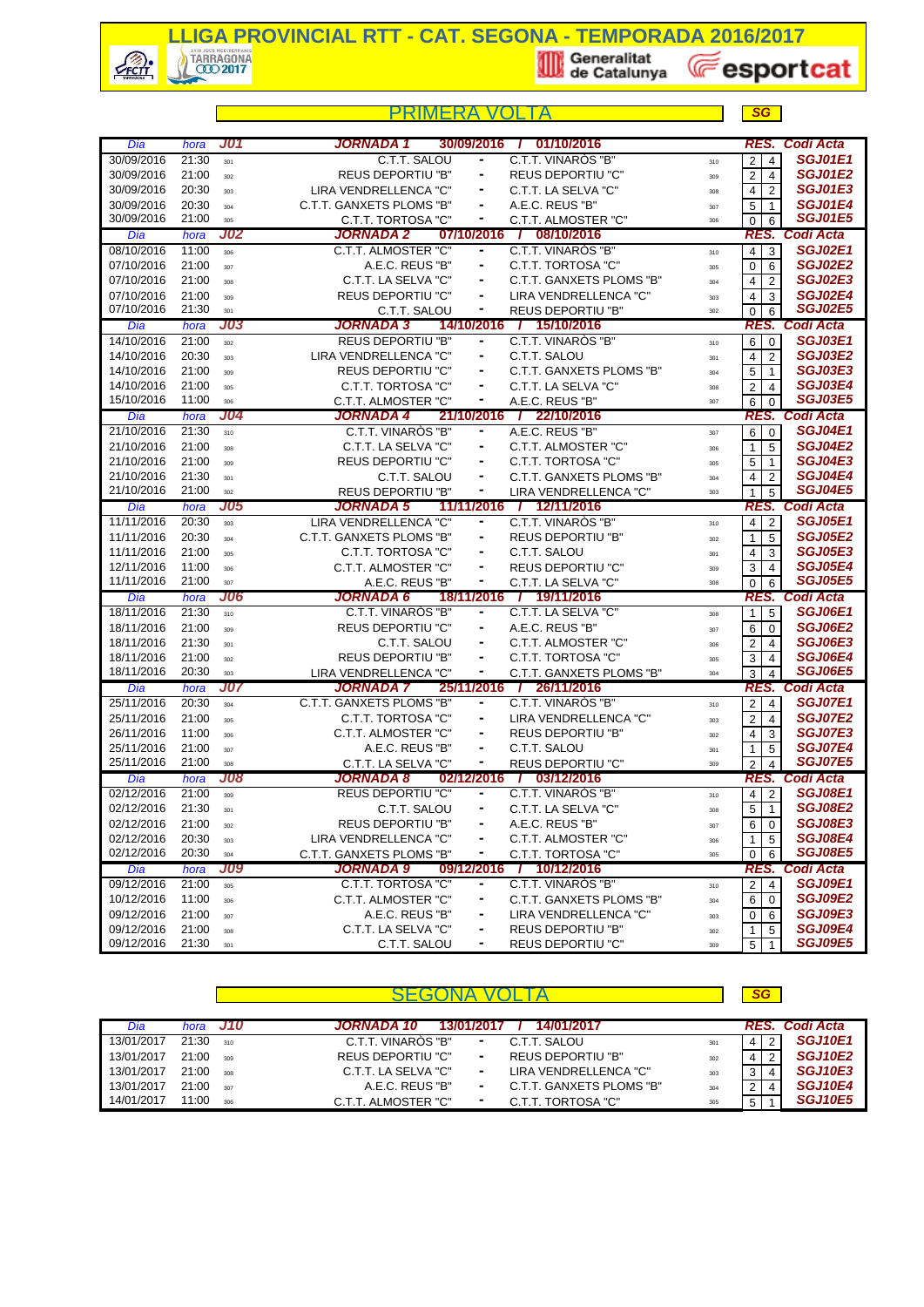# **LLIGA PROVINCIAL RTT - CAT. SEGONA - TEMPORADA 2016/2017**<br> **Export** (*C*) TARRAGONA<br> **Export**

 $\frac{1}{\sqrt{2}}$ 

**E**esportcat

|                          | hora           | J11        | JORNADA 11                                        |            |                              | 20/01/2017 / 21/01/2017                |            |                                                   | <b>RES. Codi Acta</b>              |
|--------------------------|----------------|------------|---------------------------------------------------|------------|------------------------------|----------------------------------------|------------|---------------------------------------------------|------------------------------------|
| Dia<br>20/01/2017        | 21:30          | 310        | C.T.T. VINARÒS "B"                                |            |                              | C.T.T. ALMOSTER "C"                    |            | 5<br>1                                            | <b>SGJ11E1</b>                     |
| 20/01/2017               | 21:00          |            | C.T.T. TORTOSA "C"                                |            |                              | A.E.C. REUS "B"                        | 306        |                                                   | <b>SGJ11E2</b>                     |
| 20/01/2017               | 20:30          | 305        | C.T.T. GANXETS PLOMS "B"                          |            | ۰                            | C.T.T. LA SELVA "C"                    | 307        | 6<br>$\mathbf 0$                                  | <b>SGJ11E3</b>                     |
| 20/01/2017               | 20:30          | 304        | LIRA VENDRELLENCA "C"                             |            |                              | <b>REUS DEPORTIU "C"</b>               | 308        | 6<br>$\mathbf 0$                                  | <b>SGJ11E4</b>                     |
| 20/01/2017               | 21:00          | 303        | <b>REUS DEPORTIU "B"</b>                          |            | ۰                            | C.T.T. SALOU                           | 309        | $\overline{4}$<br>$\overline{2}$                  | <b>SGJ11E5</b>                     |
|                          |                | 302<br>J12 | JORNADA 12                                        | 27/01/2017 |                              | / 28/01/2017                           | 301        | 6<br>$\Omega$                                     | <b>Codi Acta</b>                   |
| Dia<br>27/01/2017        | hora<br>21:30  |            | C.T.T. VINARÓS "B"                                |            | ۰                            | <b>REUS DEPORTIU "B"</b>               |            | RES.                                              | <b>SGJ12E1</b>                     |
| 27/01/2017               | 21:30          | 310        | C.T.T. SALOU                                      |            | ۰                            | LIRA VENDRELLENCA "C"                  | 302        | $\overline{4}$<br>3<br>$\overline{2}$             | <b>SGJ12E2</b>                     |
|                          |                | 301        |                                                   |            | ۰                            |                                        | 303        | 4                                                 | <b>SGJ12E3</b>                     |
| 27/01/2017               | 20:30          | 304        | C.T.T. GANXETS PLOMS "B"                          |            | $\blacksquare$               | <b>REUS DEPORTIU "C"</b>               | 309        | 3<br>$\overline{4}$                               | <b>SGJ12E4</b>                     |
| 27/01/2017<br>27/01/2017 | 21:00<br>21:00 | 308        | C.T.T. LA SELVA "C"                               |            | ۰                            | C.T.T. TORTOSA "C"                     | 305        | $\overline{2}$<br>$\overline{4}$                  | <b>SGJ12E5</b>                     |
|                          |                | 307<br>J13 | A.E.C. REUS "B"<br>JORNADA 13                     | 03/02/2017 |                              | C.T.T. ALMOSTER "C"<br>/ 04/02/2017    | 306        | $\Omega$<br>6<br>RES.                             | Codi Acta                          |
| Dia<br>03/02/2017        | hora<br>21:00  |            | A.E.C. REUS "B"                                   |            |                              | C.T.T. VINARÓS "B"                     |            |                                                   | <b>SGJ13E1</b>                     |
| 04/02/2017               | 11:00          | 307        | C.T.T. ALMOSTER "C"                               |            | ۰                            | C.T.T. LA SELVA "C"                    | 310        | $\mathbf 0$<br>6                                  | <b>SGJ13E2</b>                     |
| 03/02/2017               | 21:00          | 306        |                                                   |            |                              |                                        | 308        | 6<br>0                                            | <b>SGJ13E3</b>                     |
|                          |                | 205        | C.T.T. TORTOSA "C"                                |            | $\frac{1}{2}$                | <b>REUS DEPORTIU "C"</b>               | 309        | $\overline{2}$<br>$\overline{4}$                  | <b>SGJ13E4</b>                     |
| 03/02/2017<br>03/02/2017 | 20:30<br>20:30 | 304        | C.T.T. GANXETS PLOMS "B"                          |            | WO                           | C.T.T. SALOU                           | 301        | 5<br>1                                            | <b>SGJ13E5</b>                     |
|                          |                | 303        | LIRA VENDRELLENCA "C"                             |            |                              | <b>REUS DEPORTIU "B"</b>               | 302        | 6<br>$\Omega$                                     | <b>Codi Acta</b>                   |
| Dia                      | hora           | J14        | JORNADA 14                                        | 10/02/2017 |                              | 11/12/2017<br>$\prime$                 |            | RES.                                              | <b>SGJ14E1</b>                     |
| 10/02/2017               | 21:30          | 310        | C.T.T. VINAROS "B"                                |            | ۰                            | LIRA VENDRELLENCA "C"                  | 303        | $\overline{4}$<br>3                               | <b>SGJ14E2</b>                     |
| 10/02/2017               | 21:00          | 302        | <b>REUS DEPORTIU "B"</b>                          |            | ۰                            | C.T.T. GANXETS PLOMS "B"               | 304        | $\overline{2}$<br>$\overline{\mathbf{4}}$         |                                    |
| 10/02/2017               | 21:30          | 301        | C.T.T. SALOU                                      |            |                              | C.T.T. TORTOSA "C"                     | 305        | 4<br>$\overline{2}$                               | <b>SGJ14E3</b>                     |
| 10/02/2017               | 21:00          | 309        | <b>REUS DEPORTIU "C"</b>                          |            | ٠                            | C.T.T. ALMOSTER "C"                    | 306        | $\overline{2}$<br>$\overline{4}$                  | <b>SGJ14E4</b><br><b>SGJ14E5</b>   |
| 10/02/2017               | 21:00          | 308        | C.T.T. LA SELVA "C"                               |            | ۰                            | A.E.C. REUS "B"                        | 307        | 6<br>$\Omega$                                     |                                    |
| Dia<br>24/02/2017        | hora<br>21:00  | J15<br>308 | JORNADA 15<br>C.T.T. LA SELVA "C"                 | 24/02/2017 |                              | / 25/02/2017<br>C.T.T. VINARÓS "B"     | 310        | RES.<br>3<br>$\overline{4}$                       | <b>Codi Acta</b><br><b>SGJ15E1</b> |
| 24/02/2017               | 21:00          |            | A.E.C. REUS "B"                                   |            | ۰                            | <b>REUS DEPORTIU "C"</b>               |            | $\overline{2}$<br>$\overline{4}$                  | <b>SGJ15E2</b>                     |
| 25/02/2017               | 11:00          | 307        | C.T.T. ALMOSTER "C"                               |            | ۰                            | C.T.T. SALOU                           | 309        | 6<br>$\mathbf 0$                                  | <b>SGJ15E3</b>                     |
| 24/02/2017               | 21:00          | 306        | C.T.T. TORTOSA "C"                                |            |                              | <b>REUS DEPORTIU "B"</b>               | 301        | 4<br>$\overline{2}$                               | <b>SGJ15E4</b>                     |
| 24/02/2017               | 20:30          | 305<br>304 | C.T.T. GANXETS PLOMS "B"                          |            | $\qquad \qquad \blacksquare$ | LIRA VENDRELLENCA "C"                  | 302        |                                                   | <b>SGJ15E5</b>                     |
| Dia                      | hora           | J16        | JORNADA 16                                        |            |                              |                                        |            |                                                   |                                    |
| 03/03/2017               |                |            |                                                   |            |                              |                                        | 303        | $\overline{4}$<br>$\overline{2}$                  |                                    |
|                          |                |            |                                                   | 03/03/2017 |                              | 04/03/2017                             |            | RES.                                              | Codi Acta                          |
|                          | 21:30          | 310        | C.T.T. VINARÒS "B"                                |            | ۰                            | C.T.T. GANXETS PLOMS "B"               | 304        | 5<br>$\overline{1}$                               | <b>SGJ16E1</b>                     |
| 03/03/2017               | 20:30          | 303        | LIRA VENDRELLENCA "C"                             |            | ۰                            | C.T.T. TORTOSA "C"                     | 305        | $\overline{4}$<br>3                               | <b>SGJ16E2</b>                     |
| 03/03/2017               | 21:00          | 302        | <b>REUS DEPORTIU "B"</b>                          |            | ۰                            | C.T.T. ALMOSTER "C"                    | 306        | 5<br>1                                            | <b>SGJ16E3</b>                     |
| 03/03/2017               | 21:30          | 301        | C.T.T. SALOU                                      |            |                              | A.E.C. REUS "B"                        | 307        | 6<br>$\mathbf 0$                                  | <b>SGJ16E4</b>                     |
| 03/03/2017               | 21:00          | 309        | <b>REUS DEPORTIU "C"</b>                          |            | $\frac{1}{2}$                | C.T.T. LA SELVA "C"                    | 308        | 6<br>$\Omega$                                     | <b>SGJ16E5</b>                     |
| Dia                      | hora           | J17        | JORNADA 17                                        | 10/03/2017 | $\blacksquare$               | / 11/03/2017                           |            | RES.                                              | <b>Codi Acta</b>                   |
| 10/03/2017               | 21:30          | 310        | C.T.T. VINARÓS "B"                                |            |                              | <b>REUS DEPORTIU "C"</b>               | 309        | $\overline{2}$<br>$\overline{4}$                  | <b>SGJ17E1</b>                     |
| 10/03/2017               | 21:00          | 308        | C.T.T. LA SELVA "C"                               |            | ۰<br>$\blacksquare$          | C.T.T. SALOU                           | 301        | 6<br>$\mathbf 0$                                  | <b>SGJ17E2</b>                     |
| 10/03/2017               | 21:00          | 307        | A.E.C. REUS "B"                                   |            |                              | <b>REUS DEPORTIU "B"</b>               | 302        | $\overline{c}$<br>4                               | <b>SGJ17E3</b>                     |
| 11/03/2017               | 11:00          | 306        | C.T.T. ALMOSTER "C"                               |            | ٠<br>۰                       | LIRA VENDRELLENCA "C"                  | 303        | 6<br>$\mathbf 0$                                  | <b>SGJ17E4</b>                     |
| 10/03/2017               | 21:00          | 305        | C.T.T. TORTOSA "C"                                |            |                              | C.T.T. GANXETS PLOMS "B"               | 304        | 1<br>5                                            | <b>SGJ17E5</b>                     |
| Dia                      | hora           | J18        | JORNADA 18                                        | 17/03/2017 |                              | / 18/03/2017                           |            | RES.                                              | Codi Acta                          |
| 17/03/2017               | 21:30          | 310        | C.T.T. VINARÓS "B"                                |            | $\blacksquare$               | C.T.T. TORTOSA "C"                     | 305        | $\mathbf 0$<br>$\mathbf 0$                        | <b>SGJ18E1</b>                     |
| 17/03/2017               | 20:30          | 304        | C.T.T. GANXETS PLOMS "B"                          |            |                              | C.T.T. ALMOSTER "C"                    | 306        | $\Omega$<br>$\Omega$                              | <b>SGJ18E2</b>                     |
| 17/03/2017<br>17/03/2017 | 20:30<br>21:00 | 303<br>302 | LIRA VENDRELLENCA "C"<br><b>REUS DEPORTIU "B"</b> |            | ۰                            | A.E.C. REUS "B"<br>C.T.T. LA SELVA "C" | 307<br>308 | $\mathbf 0$<br>0<br>$\overline{0}$<br>$\mathbf 0$ | <b>SGJ18E3</b><br><b>SGJ18E4</b>   |

#### **CLASSIFICACIÓ PROVISIONAL SENSE APLICAR NORMATIVA DE DESEMPATS**

|  | SG           |   |                          |    |    |    |   | <b>NPIPF</b> |    | Pt       |
|--|--------------|---|--------------------------|----|----|----|---|--------------|----|----------|
|  |              | 1 | C.T.T. ALMOSTER "C"      | 17 | 16 |    | 0 | 86           | 19 | 32       |
|  | 2            |   | <b>REUS DEPORTIU "C"</b> | 17 | 14 | 3  |   | 67           | 38 | 28       |
|  |              | 3 | LIRA VENDRELLENCA "C"    | 17 |    | 6  | 0 | 61           | 46 | 22       |
|  | 4            |   | C.T.T. VINARÒS "B"       | 17 | 10 |    | O | 56           | 50 | 20       |
|  |              | 5 | <b>REUS DEPORTIU "B"</b> | 17 | 8  | 9  | 0 | 59           | 46 | 16       |
|  |              | 6 | C.T.T. TORTOSA "C"       | 17 |    | 10 | 0 | 50           | 55 | 14       |
|  |              | 6 | C.T.T. SALOU             | 17 |    | 10 | 0 | 47           | 56 | 14       |
|  | 8<br>8<br>10 |   | C.T.T. LA SELVA "C"      | 17 | 6  |    | 0 | 46           | 58 | 12       |
|  |              |   | C.T.T. GANXETS PLOMS "B" | 17 | 6  |    | 0 | 43           | 61 | 12       |
|  |              |   | A.E.C. REUS "B"          | 17 |    |    |   | 8            | 94 | $\Omega$ |
|  |              |   |                          |    |    |    |   |              |    |          |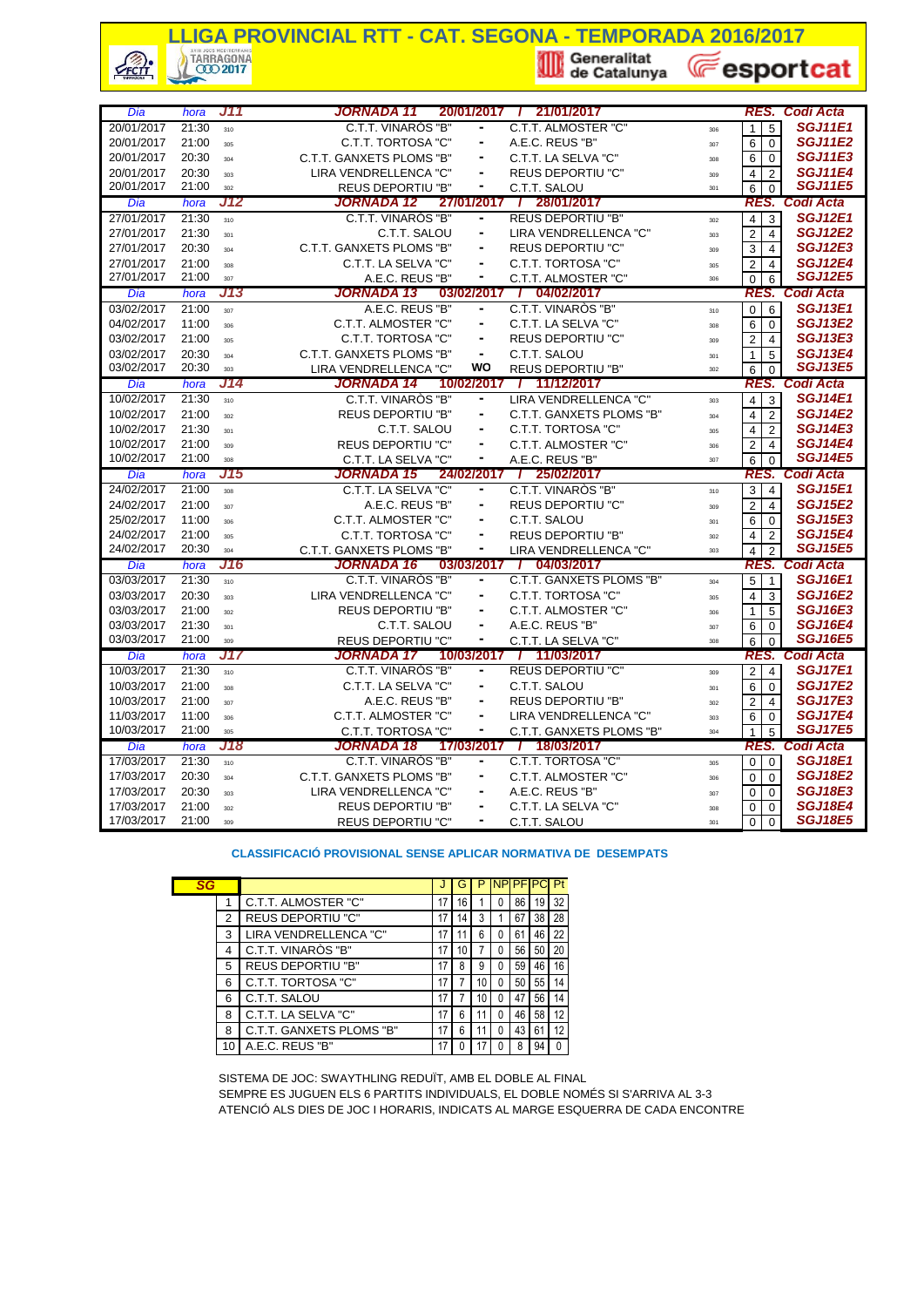

|                          |                |                   | PRIMFRA                                         |                 |                                             |            | <b>TRA</b>                       |                                    |
|--------------------------|----------------|-------------------|-------------------------------------------------|-----------------|---------------------------------------------|------------|----------------------------------|------------------------------------|
| Dia                      | hora           | <b>J01</b>        | <b>JORNADA 1</b>                                | 30/09/2016      | 01/10/2016<br>$\mathbf{I}$                  |            | RES.                             | <b>Codi Acta</b>                   |
| 30/09/2016               | 21:00          | 401               | C.T.T. MORA D'EBRE                              |                 | C.E.T.T. ELS METS                           | 410        | $\overline{2}$<br>$\overline{4}$ | <b>TRAJ01E1</b>                    |
| 30/09/2016               | 21:00          | 402               | <b>REUS DEPORTIU "D"</b>                        |                 | LIRA VENDRELLENCA "D"                       | 409        | 5<br>$\mathbf{1}$                | <b>TRAJ01E2</b>                    |
| 30/09/2016               | 21:00          | 403               | <b>DESCANSA</b>                                 | ۰               | C.T.T. LA SELVA "E"                         | 408        | $\overline{0}$<br>$\Omega$       | <b>TRAJ01E3</b>                    |
| 30/09/2016               | 20:30          | 404               | C.T.T. GANXETS PLOMS "D"                        | $\blacksquare$  | C.T.T. GANXETS PLOMS "E"                    | 407        | 0<br>6                           | TRAJ01E4                           |
| 30/09/2016               | 21:00          | 405               | C.T.T. TORTOSA "D"                              | wo              | C.T.T. CAMBRILS "D"                         | 406        | 6<br>$\Omega$                    | <b>TRAJ01E5</b>                    |
| Dia                      | hora           | <b>J02</b>        | JORNADA 2                                       |                 | 07/10/2016 / 08/10/2016                     |            |                                  | RES. Codi Acta                     |
| 07/10/2016               | 20:30          | 410               | C.E.T.T. ELS METS                               | ۰               | C.T.T. CAMBRILS "D"                         | 406        | $\overline{4}$<br>$\overline{2}$ | <b>TRAJ02E1</b>                    |
| 07/10/2016               | 20:30          | 407               | C.T.T. GANXETS PLOMS "E"                        | ۰               | C.T.T. TORTOSA "D"                          | 405        | 2 <sup>1</sup><br>$\overline{4}$ | <b>TRAJ02E2</b>                    |
| 07/10/2016               | 21:30          | 408               | C.T.T. LA SELVA "E"                             | ۰               | C.T.T. GANXETS PLOMS "D"                    | 404        | $\overline{4}$<br>3              | <b>TRAJ02E3</b>                    |
| 07/10/2016               | 20:30          | 409               | LIRA VENDRELLENCA "D"                           |                 | <b>DESCANSA</b>                             | 403        | $\overline{0}$<br>$\mathbf 0$    | <b>TRAJ02E4</b><br><b>TRAJ02E5</b> |
| 07/10/2016               | 21:00          | 401<br>J03        | C.T.T. MORA D'EBRE<br><b>JORNADA 3</b>          | ٠<br>14/10/2016 | <b>REUS DEPORTIU "D"</b><br>/ 15/10/2016    | 402        | $\overline{4}$<br>2              | Codi Acta                          |
| Dia<br>14/10/2016        | hora<br>21:00  |                   | <b>REUS DEPORTIU "D"</b>                        | ۰               | C.E.T.T. ELS METS                           |            | RES.                             | <b>TRAJ03E1</b>                    |
| 14/10/2016               | 21:00          | 402               | <b>DESCANSA</b>                                 | ٠               | C.T.T. MORA D'EBRE                          | 410        | 2 <sub>1</sub><br>$\overline{4}$ | <b>TRAJ03E2</b>                    |
| 14/10/2016               | 20:30          | 403               | C.T.T. GANXETS PLOMS "D"                        |                 | LIRA VENDRELLENCA "D"                       | 401        | $\overline{0}$<br>$\mathbf 0$    | <b>TRAJ03E3</b>                    |
| 14/10/2016               | 21:00          | 404               | C.T.T. TORTOSA "D"                              | ۰               | C.T.T. LA SELVA "E"                         | 409        | 0<br>6                           | <b>TRAJ03E4</b>                    |
| 14/10/2016               | 20:30          | 405<br>406        | C.T.T. CAMBRILS "D"                             | ۰               | C.T.T. GANXETS PLOMS "E"                    | 408<br>407 | 0<br>6<br>2<br>$\overline{4}$    | <b>TRAJ03E5</b>                    |
| Dia                      | hora           | J04               | JORNADA 4                                       |                 | 21/10/2016 / 22/10/2016                     |            |                                  | RES. Codi Acta                     |
| 21/10/2016               | 20:30          | 410               | C.E.T.T. ELS METS                               | ۰               | C.T.T. GANXETS PLOMS "E"                    | 407        | $\overline{4}$<br>3              | <b>TRAJ04E1</b>                    |
| 21/10/2016               | 21:30          | 408               | C.T.T. LA SELVA "E"                             |                 | C.T.T. CAMBRILS "D"                         | 406        | $\overline{2}$<br>4 <sup>1</sup> | <b>TRAJ04E2</b>                    |
| 21/10/2016               | 20:30          | 409               | LIRA VENDRELLENCA "D"                           |                 | C.T.T. TORTOSA "D"                          | 405        | 6<br>$\overline{0}$              | TRAJ04E3                           |
| 21/10/2016               | 21:00          | 401               | C.T.T. MORA D'EBRE                              | ٠               | C.T.T. GANXETS PLOMS "D"                    | 404        | 6<br>$\Omega$                    | <b>TRAJ04E4</b>                    |
| 21/10/2016               | 21:00          | 402               | <b>REUS DEPORTIU "D"</b>                        |                 | <b>DESCANSA</b>                             | 403        | $\overline{0}$<br>$\Omega$       | <b>TRAJ04E5</b>                    |
| Dia                      | hora           | <b>J05</b>        | <b>JORNADA 5</b>                                |                 | 11/11/2016 / 12/11/2016                     |            |                                  | <b>RES. Codi Acta</b>              |
| 11/11/2016               | 21:00          | 403               | <b>DESCANSA</b>                                 | ٠               | C.E.T.T. ELS METS                           | 410        | 0 <sup>1</sup>                   | <b>TRAJ05E1</b>                    |
| 11/11/2016               | 20:30          | 404               | C.T.T. GANXETS PLOMS "D"                        | ۰               | <b>REUS DEPORTIU "D"</b>                    | 402        | 5<br>1                           | <b>TRAJ05E2</b>                    |
| 11/11/2016               | 21:00          | 405               | C.T.T. TORTOSA "D"                              | ۰               | C.T.T. MORA D'EBRE                          | 401        | $\mathbf{1}$<br>5                | <b>TRAJ05E3</b>                    |
| 11/11/2016               | 20:30          | 406               | C.T.T. CAMBRILS "D"                             |                 | LIRA VENDRELLENCA "D"                       | 409        | 0<br>6                           | <b>TRAJ05E4</b>                    |
| 11/11/2016               | 20:30          | 407               | C.T.T. GANXETS PLOMS "E"                        | ۰               | C.T.T. LA SELVA "E"                         | 408        | 5<br>$\mathbf{1}$                | <b>TRAJ05E5</b>                    |
| Dia                      | hora           | J06               | <b>JORNADA 6</b>                                | 18/11/2016      | / 19/11/2016                                |            | RES.                             | <b>Codi Acta</b>                   |
| 18/11/2016               | 20:30          | 410               | <b>C.E.T.T. ELS METS</b>                        | $\blacksquare$  | C.T.T. LA SELVA "E"                         | 408        | $2 \mid 4$                       | <b>TRAJ06E1</b>                    |
| 18/11/2016               | 20:30          | 409               | LIRA VENDRELLENCA "D"                           | $\frac{1}{2}$   | C.T.T. GANXETS PLOMS "E"                    | 407        | 2<br>4                           | <b>TRAJ06E2</b>                    |
| 18/11/2016               | 21:00          | 401               | C.T.T. MORA D'EBRE                              | ٠               | C.T.T. CAMBRILS "D"                         | 406        | 5<br>$\mathbf{1}$                | <b>TRAJ06E3</b>                    |
| 18/11/2016               | 21:00          | 402               | <b>REUS DEPORTIU "D"</b>                        | $\blacksquare$  | C.T.T. TORTOSA "D"                          | 405        | 2<br>$\overline{4}$              | <b>TRAJ06E4</b>                    |
| 18/11/2016               | 21:00          | 403               | <b>DESCANSA</b>                                 | ۰               | C.T.T. GANXETS PLOMS "D"                    | 404        | $\mathbf 0$<br>$\Omega$          | <b>TRAJ06E5</b>                    |
| Dia                      | hora           | <b>J07</b>        | JORNADA 7                                       | 25/11/2016      | 26/11/2016<br>$\mathcal{L}$                 |            |                                  | RES. Codi Acta                     |
| 25/11/2016               | 20:30          | 404               | C.T.T. GANXETS PLOMS "D"                        | ۰               | <b>C.E.T.T. ELS METS</b>                    | 410        | $3 \mid 4$                       | <b>TRAJ07E1</b>                    |
| 25/11/2016<br>25/11/2016 | 21:00          | 405               | C.T.T. TORTOSA "D"                              | ۰               | <b>DESCANSA</b>                             | 403        | 0<br>$\Omega$                    | <b>TRAJ07E2</b><br><b>TRAJ07E3</b> |
|                          | 20:30          | 406               | C.T.T. CAMBRILS "D"                             | $\frac{1}{2}$   | <b>REUS DEPORTIU "D"</b>                    | 402        | 5<br>$\overline{1}$              | <b>TRAJ07E4</b>                    |
| 25/11/2016<br>25/11/2016 | 20:30<br>21:30 | 407               | C.T.T. GANXETS PLOMS "E"<br>C.T.T. LA SELVA "E" | ٠               | C.T.T. MORA D'EBRE<br>LIRA VENDRELLENCA "D" | 401        | 3<br>$\overline{4}$              | <b>TRAJ07E5</b>                    |
| Dia                      | hora           | 408<br><b>J08</b> | <b>JORNADA 8</b>                                | 02/12/2016 /    | 03/12/2016                                  | 409        | 4<br>$\overline{2}$              | <b>RES. Codi Acta</b>              |
| 02/12/2016               | 20:30          | 410               | <b>C.E.T.T. ELS METS</b>                        |                 | LIRA VENDRELLENCA "D"                       |            | $0 \overline{6}$                 | <b>TRAJ08E1</b>                    |
| 02/12/2016               | 21:00          |                   | C.T.T. MORA D'EBRE                              |                 | C.T.T. LA SELVA "E"                         | 409        | $\overline{2}$<br>$\overline{4}$ | <b>TRAJ08E2</b>                    |
| 02/12/2016               | 21:00          | 401<br>402        | <b>REUS DEPORTIU "D"</b>                        |                 | C.T.T. GANXETS PLOMS "E"                    | 408        | 5<br>1                           | <b>TRAJ08E3</b>                    |
| 02/12/2016               | 21:00          | 403               | <b>DESCANSA</b>                                 | ۰               | C.T.T. CAMBRILS "D"                         | 407<br>406 | 0<br>0                           | TRAJ08E4                           |
| 02/12/2016               | 20:30          | 404               | C.T.T. GANXETS PLOMS "D"                        |                 | C.T.T. TORTOSA "D"                          | 405        | 4<br>3                           | <b>TRAJ08E5</b>                    |
| Dia                      | hora           | <b>J09</b>        | <b>JORNADA 9</b>                                | 09/12/2016      | 10/12/2016<br>$\overline{I}$                |            |                                  | <b>RES. Codi Acta</b>              |
| 09/12/2016               | 21:00          | 405               | C.T.T. TORTOSA "D"                              | ۰               | C.E.T.T. ELS METS                           | 410        | $4 \mid 2$                       | <b>TRAJ09E1</b>                    |
| 09/12/2016               | 20:30          | 406               | C.T.T. CAMBRILS "D"                             |                 | C.T.T. GANXETS PLOMS "D"                    | 404        | 5<br>$\overline{1}$              | TRAJ09E2                           |
| 09/12/2016               | 20:30          | 407               | C.T.T. GANXETS PLOMS "E"                        | ۰               | <b>DESCANSA</b>                             | 403        | 0<br>0                           | TRAJ09E3                           |
| 09/12/2016               | 21:30          | 408               | C.T.T. LA SELVA "E"                             | ⇔               | <b>REUS DEPORTIU "D"</b>                    | 402        | 6 I<br>$\overline{0}$            | TRAJ09E4                           |
| 09/12/2016               | 20:30          | 409               | LIRA VENDRELLENCA "D"                           | ٠.              | C.T.T. MORA D'EBRE                          | 401        | $4 \overline{3}$                 | <b>TRAJ09E5</b>                    |

| Dia        | hora  | - J10 | JORNADA 10<br>14/01/2017<br>13/01/2017                    |     |                | RES. Codi Acta  |
|------------|-------|-------|-----------------------------------------------------------|-----|----------------|-----------------|
| 13/01/2017 | 20:30 | 410   | C.E.T.T. ELS METS<br>C.T.T. MORA D'EBRE<br>$\sim$         | 401 | 2 <sub>1</sub> | <b>TRAJ10E1</b> |
| 13/01/2017 | 20:30 | 409   | <b>REUS DEPORTIU "D"</b><br>LIRA VENDRELLENCA "D"<br>٠    | 402 | 6              | <b>TRAJ10E2</b> |
| 13/01/2017 | 21:30 | 408   | C.T.T. LA SELVA "E"<br><b>DESCANSA</b><br>۰               | 403 | $\mathbf{0}$   | <b>TRAJ10E3</b> |
| 13/01/2017 | 20:30 | 407   | C.T.T. GANXETS PLOMS "E"<br>C.T.T. GANXETS PLOMS "D"<br>۰ | 404 | 4              | <b>TRAJ10E4</b> |
| 13/01/2017 | 20:30 | 406   | C.T.T. TORTOSA "D"<br>C.T.T. CAMBRILS "D"<br>۰            | 405 | 5              | <b>TRAJ10E5</b> |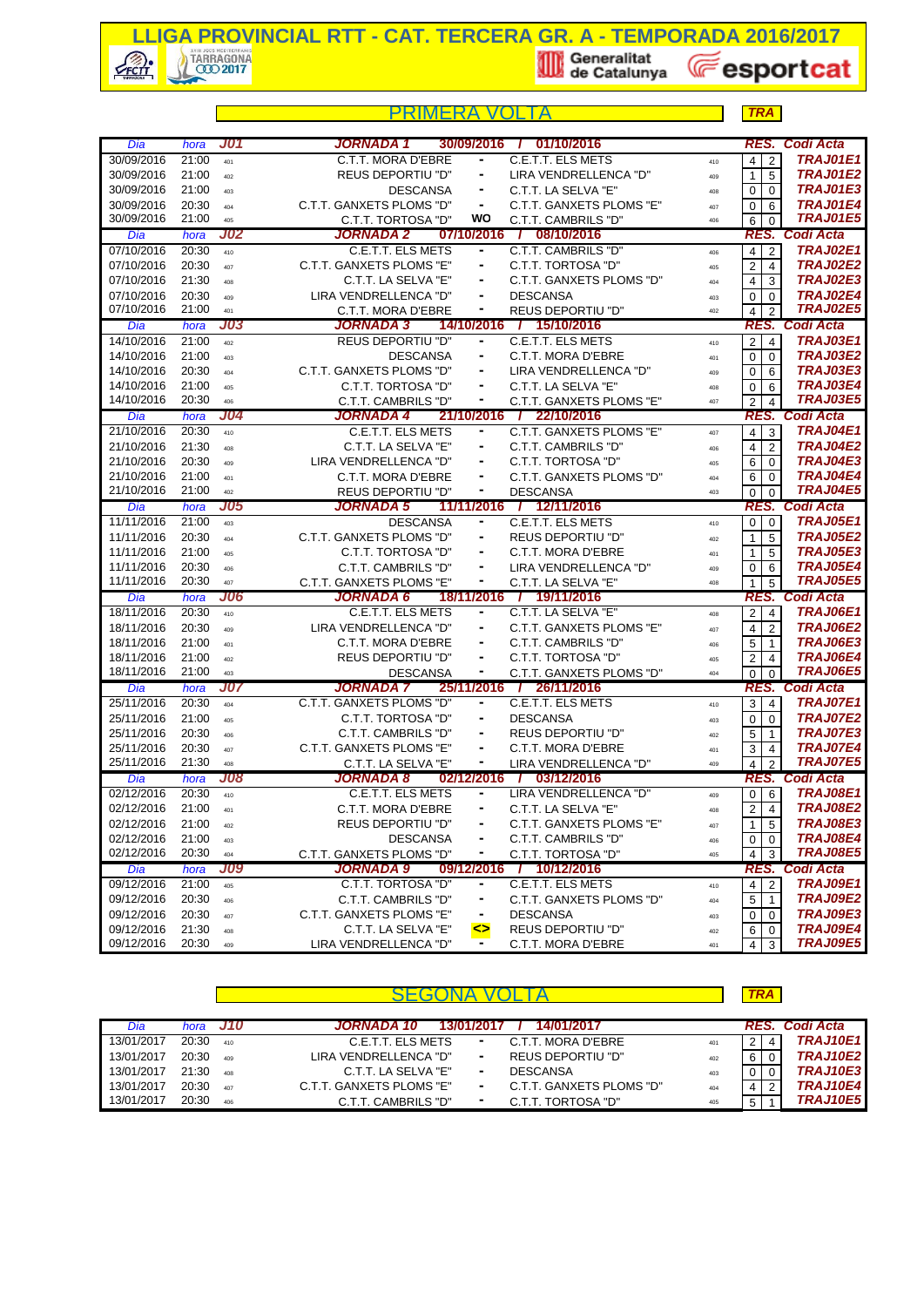## **LIGA PROVINCIAL RTT - CAT. TERCERA GR. A - TEMPORADA 2016/2017**<br> **A Construction of the Catalunya** (*Catalunya* (*Catalunya* (*Catalunya* (*Catalunya* (*Catalunya* (*Catalunya* (*Catalunya* (*Catalunya* (*Catalunya* (*Cat* **E**esportcat **CFCTT**

| Dia                      | hora           | J11        | <b>JORNADA 11</b><br>20/01/2017                              | / 21/01/2017                                    |                                          | RES.              | <b>Codi Acta</b>                                |
|--------------------------|----------------|------------|--------------------------------------------------------------|-------------------------------------------------|------------------------------------------|-------------------|-------------------------------------------------|
| 20/01/2017               | 20:30          | 406        | C.T.T. CAMBRILS "D"                                          | C.E.T.T. ELS METS                               | $\overline{4}$<br>410                    | $\overline{2}$    | <b>TRAJ11E1</b>                                 |
| 20/01/2017               | 21:00          | 405        | C.T.T. TORTOSA "D"<br>۰                                      | C.T.T. GANXETS PLOMS "E"                        | $\overline{2}$                           | $\overline{4}$    | <b>TRAJ11E2</b>                                 |
| 20/01/2017               | 20:30          | 404        | C.T.T. GANXETS PLOMS "D"                                     | C.T.T. LA SELVA "E"                             | 407<br>$\mathbf 0$<br>408                | 6                 | <b>TRAJ11E3</b>                                 |
| 20/01/2017               | 21:00          | 403        | <b>DESCANSA</b><br>$\overline{\phantom{a}}$                  | LIRA VENDRELLENCA "D"                           | $\Omega$                                 | $\Omega$          | <b>TRAJ11E4</b>                                 |
| 20/01/2017               | 21:00          | 402        | <b>REUS DEPORTIU "D"</b><br>٠                                | C.T.T. MORA D'EBRE                              | 409<br>$\Omega$<br>401                   | 6                 | <b>TRAJ11E5</b>                                 |
| Dia                      | hora           | J12        | <b>JORNADA 12</b>                                            | 27/01/2017 / 28/01/2017                         |                                          | RES.              | Codi Acta                                       |
| 27/01/2017               | 20:30          | 410        | C.E.T.T. ELS METS                                            | <b>REUS DEPORTIU "D"</b>                        | 6<br>402                                 | $\mathbf 0$       | <b>TRAJ12E1</b>                                 |
| 27/01/2017               | 21:00          |            | C.T.T. MORA D'EBRE                                           | <b>DESCANSA</b>                                 | $\mathbf 0$                              | $\mathbf 0$       | <b>TRAJ12E2</b>                                 |
| 27/01/2017               | 20:30          | 401<br>409 | LIRA VENDRELLENCA "D"<br>۰                                   | C.T.T. GANXETS PLOMS "D"                        | 403<br>$\overline{4}$                    | $\overline{2}$    | <b>TRAJ12E3</b>                                 |
| 27/01/2017               | 21:30          |            | C.T.T. LA SELVA "E"                                          | C.T.T. TORTOSA "D"                              | 404                                      |                   | <b>TRAJ12E4</b>                                 |
| 27/01/2017               | 20:30          | 408<br>407 | C.T.T. GANXETS PLOMS "E"<br>۰                                | C.T.T. CAMBRILS "D"                             | 5<br>405<br>$\overline{2}$<br>406        | $\mathbf{1}$<br>4 | <b>TRAJ12E5</b>                                 |
| Dia                      | hora           | J13        | JORNADA 13<br>03/02/2017                                     | / 04/02/2017                                    |                                          |                   | RES. Codi Acta                                  |
| 03/02/2017               | 20:30          | 407        | C.T.T. GANXETS PLOMS "E"<br>۰                                | C.E.T.T. ELS METS                               | 6                                        | $\Omega$          | <b>TRAJ13E1</b>                                 |
| 03/02/2017               | 20:30          | 406        | C.T.T. CAMBRILS "D"                                          | C.T.T. LA SELVA "E"                             | 410<br>$\overline{2}$                    | $\overline{4}$    | <b>TRAJ13E2</b>                                 |
| 03/02/2017               | 21:00          |            | C.T.T. TORTOSA "D"                                           | LIRA VENDRELLENCA "D"                           | 408<br>$\overline{2}$                    | $\overline{4}$    | <b>TRAJ13E3</b>                                 |
| 03/02/2017               | 20:30          | 405        | C.T.T. GANXETS PLOMS "D"                                     | C.T.T. MORA D'EBRE                              | 409<br>$\overline{4}$                    |                   | <b>TRAJ13E4</b>                                 |
| 03/02/2017               | 21:00          | 404        | <b>DESCANSA</b><br>۰                                         | <b>REUS DEPORTIU "D"</b>                        | 401                                      | 3                 | <b>TRAJ13E5</b>                                 |
| Dia                      | hora           | 403<br>J14 | <b>JORNADA 14</b>                                            | 10/02/2017 / 11/12/2017                         | $\Omega$<br>402                          | $\Omega$          | RES. Codi Acta                                  |
| 10/02/2017               | 20:30          |            | C.E.T.T. ELS METS<br>$\blacksquare$                          | <b>DESCANSA</b>                                 | $\mathbf 0$                              | $\mathbf 0$       | <b>TRAJ14E1</b>                                 |
| 10/02/2017               | 21:00          | 410        | <b>REUS DEPORTIU "D"</b><br>$\blacksquare$                   | C.T.T. GANXETS PLOMS "D"                        | 403                                      |                   | <b>TRAJ14E2</b>                                 |
|                          | 21:00          | 402        | C.T.T. MORA D'EBRE                                           | C.T.T. TORTOSA "D"                              | $\overline{2}$<br>404                    | $\overline{4}$    | <b>TRAJ14E3</b>                                 |
| 10/02/2017               |                | 401        | ۰                                                            |                                                 | $\overline{4}$<br>405                    | 3                 | <b>TRAJ14E4</b>                                 |
| 10/02/2017<br>10/02/2017 | 20:30<br>21:30 | 409        | LIRA VENDRELLENCA "D"<br>C.T.T. LA SELVA "E"                 | C.T.T. CAMBRILS "D"<br>C.T.T. GANXETS PLOMS "E" | 5<br>406                                 | $\mathbf{1}$      | <b>TRAJ14E5</b>                                 |
|                          |                | 408        |                                                              |                                                 |                                          |                   |                                                 |
|                          |                |            |                                                              |                                                 | 5<br>407                                 | 1                 |                                                 |
| Dia                      | hora           | J15        | <b>JORNADA 15</b><br>24/02/2017 /                            | 25/02/2017                                      |                                          | RES.              | Codi Acta                                       |
| 24/02/2017               | 21:30          | 408        | C.T.T. LA SELVA "E"                                          | <b>C.E.T.T. ELS METS</b>                        | $\overline{4}$<br>410                    | $\overline{2}$    | <b>TRAJ15E1</b>                                 |
| 24/02/2017               | 20:30          | 407        | C.T.T. GANXETS PLOMS "E"<br>$\blacksquare$<br>$\blacksquare$ | LIRA VENDRELLENCA "D"                           | $\overline{4}$<br>409                    | $\overline{2}$    | <b>TRAJ15E2</b>                                 |
| 24/02/2017               | 20:30          | 406        | C.T.T. CAMBRILS "D"                                          | C.T.T. MORA D'EBRE                              | $\mathbf{1}$<br>401                      | 5                 |                                                 |
| 24/02/2017               | 21:00          | 405        | C.T.T. TORTOSA "D"                                           | <b>REUS DEPORTIU "D"</b>                        | 5<br>402                                 | $\mathbf{1}$      | <b>TRAJ15E4</b>                                 |
| 24/02/2017               | 20:30          | 404        | C.T.T. GANXETS PLOMS "D"<br>۰                                | <b>DESCANSA</b>                                 | $\Omega$<br>403                          | $\Omega$          | <b>TRAJ15E5</b>                                 |
| Dia                      | hora           | J16        | JORNADA 16<br>03/03/2017                                     | / 04/03/2017                                    |                                          | RES.              | <b>Codi Acta</b>                                |
| 03/03/2017               | 20:30          | 410        | C.E.T.T. ELS METS<br>۰                                       | C.T.T. GANXETS PLOMS "D"                        | 3<br>404                                 | $\overline{4}$    |                                                 |
| 03/03/2017               | 21:00          | 403        | <b>DESCANSA</b>                                              | C.T.T. TORTOSA "D"                              | $\mathbf 0$<br>405                       | $\mathbf 0$       |                                                 |
| 03/03/2017               | 21:00          | 402        | <b>REUS DEPORTIU "D"</b><br>$\frac{1}{2}$                    | C.T.T. CAMBRILS "D"                             | $\overline{4}$<br>406                    | 2                 | TRAJ16E1<br><b>TRAJ16E2</b><br><b>TRAJ16E3</b>  |
| 03/03/2017               | 21:00          | 401        | C.T.T. MORA D'EBRE<br>۰                                      | C.T.T. GANXETS PLOMS "E"                        | 6<br>407                                 | $\mathbf 0$       |                                                 |
| 03/03/2017               | 20:30          | 409        | LIRA VENDRELLENCA "D"                                        | C.T.T. LA SELVA "E"                             | $\overline{4}$<br>408                    | 3                 | <b>TRAJ16E5</b>                                 |
| Dia                      | hora           | J17        | <b>JORNADA 17</b>                                            | 10/03/2017 / 11/03/2017                         |                                          | RES.              | <b>Codi Acta</b>                                |
| 10/03/2017               | 20:30          | 409        | LIRA VENDRELLENCA "D"<br>$\overline{\phantom{a}}$            | C.E.T.T. ELS METS                               | 3<br>410                                 | $\overline{4}$    | <b>TRAJ16E4</b><br><b>TRAJ17E1</b>              |
| 10/03/2017               | 21:30          | 408        | C.T.T. LA SELVA "E"<br>$\blacksquare$                        | C.T.T. MORA D'EBRE                              | $\overline{2}$<br>401                    | $\overline{4}$    | <b>TRAJ17E2</b>                                 |
| 10/03/2017               | 20:30          | 407        | C.T.T. GANXETS PLOMS "E"<br>$\blacksquare$                   | <b>REUS DEPORTIU "D"</b>                        | 6<br>402                                 | $\Omega$          | <b>TRAJ15E3</b><br><b>TRAJ17E3</b>              |
| 10/03/2017<br>10/03/2017 | 20:30<br>21:00 | 406<br>405 | C.T.T. CAMBRILS "D"<br>٠                                     | <b>DESCANSA</b>                                 | $\mathbf 0$<br>403<br>404                | 0                 | <b>TRAJ17E5</b>                                 |
|                          |                |            | C.T.T. TORTOSA "D"                                           | C.T.T. GANXETS PLOMS "D"                        | 6                                        | $\mathbf 0$       |                                                 |
| Dia<br>17/03/2017        | hora<br>20:30  | J18<br>410 | JORNADA 18<br>17/03/2017<br>C.E.T.T. ELS METS                | 18/03/2017<br>C.T.T. TORTOSA "D"                |                                          | RES.              | <b>TRAJ17E4</b><br>Codi Acta<br><b>TRAJ18E1</b> |
|                          |                |            | $\blacksquare$                                               |                                                 | $\mathbf 0$<br>405<br>406                | $\mathbf 0$       |                                                 |
| 17/03/2017               | 20:30          | 404        | C.T.T. GANXETS PLOMS "D"                                     | C.T.T. CAMBRILS "D"                             | $\mathbf 0$                              | $\mathbf 0$       | <b>TRAJ18E2</b><br><b>TRAJ18E3</b>              |
| 17/03/2017<br>17/03/2017 | 21:00<br>21:00 | 403<br>402 | <b>DESCANSA</b><br><b>REUS DEPORTIU "D"</b><br>⇔             | C.T.T. GANXETS PLOMS "E"<br>C.T.T. LA SELVA "E" | $\mathbf 0$<br>407<br>$\mathbf 0$<br>408 | $\mathbf 0$<br>0  | <b>TRAJ18E4</b>                                 |

#### **CLASSIFICACIÓ PROVISIONAL SENSE APLICAR NORMATIVA DE DESEMPATS**

| TRA |    |                          |    | G  | Р  |   | <b>NP PF</b> |    | Pt |
|-----|----|--------------------------|----|----|----|---|--------------|----|----|
|     |    | C.T.T. LA SELVA "E"      | 15 | 13 |    | 0 | 66           | 26 | 26 |
|     | 2  | LIRA VENDRELLENCA "D"    | 15 | 12 | 3  | 0 | 67           | 26 | 24 |
|     | 2  | C.T.T. MORA D'EBRE       | 15 | 12 | 3  |   | 65           | 29 | 24 |
|     | 4  | C.T.T. GANXETS PLOMS "E" | 16 | 8  | 8  |   | 53           | 45 | 16 |
|     | 5  | C.T.T. TORTOSA "D"       | 15 | 6  | 9  | 0 | 42           | 50 | 12 |
|     | 5  | C.E.T.T. ELS METS        | 15 | 6  | 9  | 0 | 41           | 53 | 12 |
|     |    | C.T.T. CAMBRILS "D"      | 15 | 5  | 10 |   | 36           | 54 | 10 |
|     | 8  | C.T.T. GANXETS PLOMS "D" | 15 | 4  |    | 0 | 28           | 67 | 8  |
|     | 9  | <b>REUS DEPORTIU "D"</b> | 15 | 2  | 13 | 0 | 21           | 69 | 4  |
|     | 10 | <b>DESCANSA</b>          | 0  |    |    |   | 0            |    |    |

SISTEMA DE JOC: SWAYTHLING REDUÏT, AMB EL DOBLE AL FINAL

SEMPRE ES JUGUEN ELS 6 PARTITS INDIVIDUALS, EL DOBLE NOMÉS SI S'ARRIVA AL 3-3 ATENCIÓ ALS DIES DE JOC I HORARIS, INDICATS AL MARGE ESQUERRA DE CADA ENCONTRE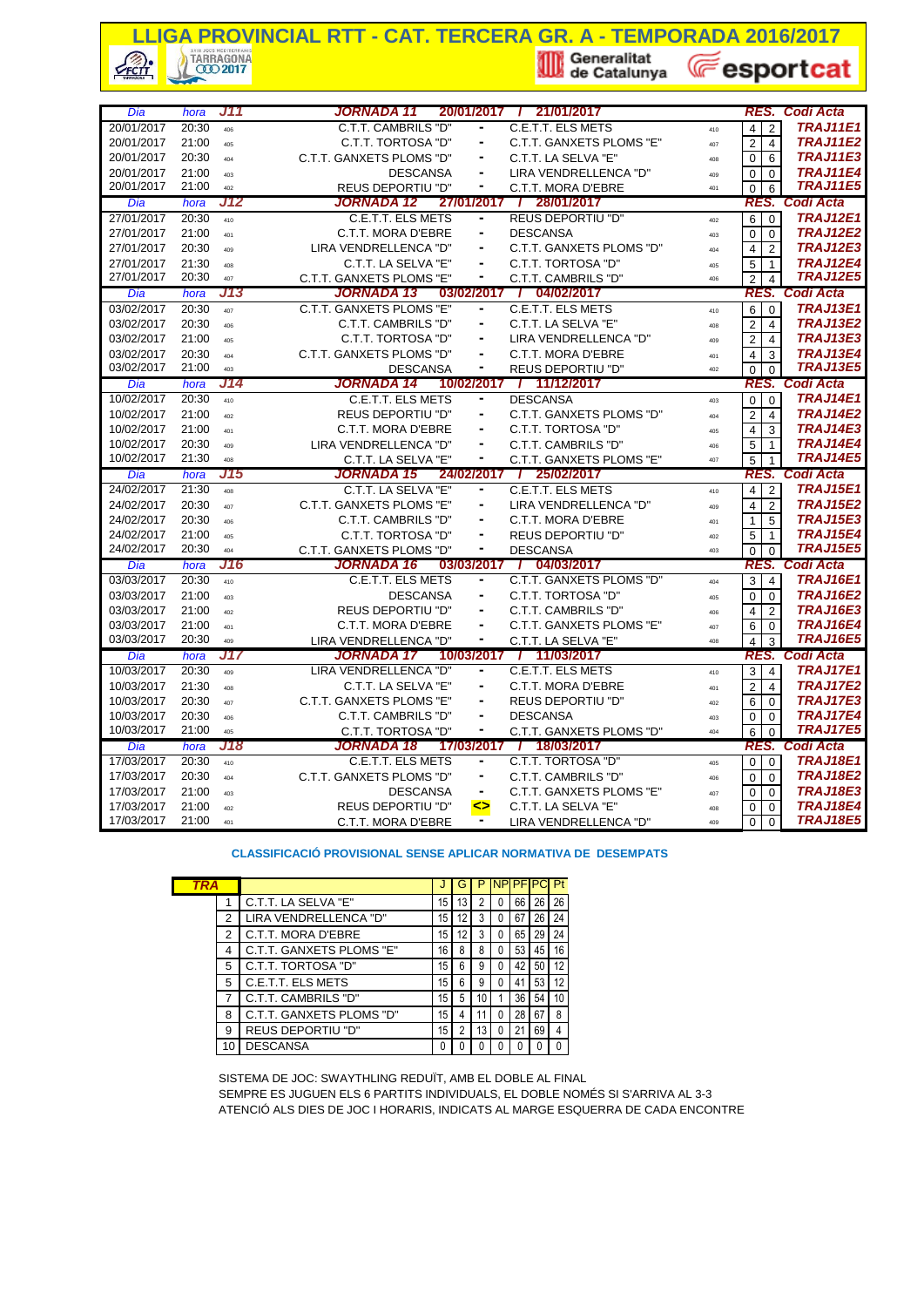

|            |       |            | PRIMFRA                   |                              |                             |     | <b>TRB</b>                       |                                    |
|------------|-------|------------|---------------------------|------------------------------|-----------------------------|-----|----------------------------------|------------------------------------|
| Dia        | hora  | <b>J01</b> | JORNADA 1                 | 30/09/2016                   | 01/10/2016<br>$\mathbf{I}$  |     | RES.                             | <b>Codi Acta</b>                   |
| 30/09/2016 | 21:30 | 501        | <b>CLUB GIMNÀSTIC "E"</b> | $\qquad \qquad \blacksquare$ | C.E.T.T. ELS METS "B"       | 510 | $\mathbf 2$<br>$\overline{4}$    | <b>TRBJ01E1</b>                    |
| 30/09/2016 | 20:30 | 502        | C.J. ULLDECONA "B"        | ۰                            | C.T.T. CORNUDELLA "B"       | 509 | 5<br>$\overline{1}$              | <b>TRBJ01E2</b>                    |
| 30/09/2016 | 21:30 | 503        | C.T.T. LA SELVA "F"       |                              | C.T.T. LA SELVA "D"         | 508 | 5<br>$\mathbf{1}$                | <b>TRBJ01E3</b>                    |
| 30/09/2016 | 21:00 | 504        | <b>DESCANSA</b>           | ۰                            | LIRA VENDRELLENCA "E"       | 507 | 0<br>$\Omega$                    | TRBJ01E4                           |
| 30/09/2016 | 20:30 | 505        | C.T.T. GANXETS PLOMS "C"  | ٠                            | A.E.C. REUS "C"             | 506 | $\overline{4}$<br>$\overline{2}$ | <b>TRBJ01E5</b>                    |
| Dia        | hora  | <b>J02</b> | JORNADA 2                 | 07/10/2016                   | / 08/10/2016                |     | RES.                             | <b>Codi Acta</b>                   |
| 07/10/2016 | 20:30 | 510        | C.E.T.T. ELS METS "B"     | ۰                            | A.E.C. REUS "C"             | 506 | $\overline{4}$<br>$\overline{2}$ | <b>TRBJ02E1</b>                    |
| 07/10/2016 | 20:30 | 507        | LIRA VENDRELLENCA "E"     | ۰                            | C.T.T. GANXETS PLOMS "C"    | 505 | $\mathbf 0$<br>6                 | <b>TRBJ02E2</b>                    |
| 07/10/2016 | 21:00 | 508        | C.T.T. LA SELVA "D"       |                              | <b>DESCANSA</b>             | 504 | 0<br>$\overline{0}$              | <b>TRBJ02E3</b>                    |
| 07/10/2016 | 21:30 | 509        | C.T.T. CORNUDELLA "B"     | ۰                            | C.T.T. LA SELVA "F"         | 503 | 4<br>$\overline{2}$              | <b>TRBJ02E4</b>                    |
| 07/10/2016 | 21:30 | 501        | CLUB GIMNASTIC "E"        | ۰                            | C.J. ULLDECONA "B"          | 502 | $\mathbf 0$<br>6                 | <b>TRBJ02E5</b>                    |
| Dia        | hora  | <b>J03</b> | <b>JORNADA 3</b>          |                              | 14/10/2016 / 15/10/2016     |     |                                  | RES. Codi Acta                     |
| 14/10/2016 | 20:30 | 502        | C.J. ULLDECONA "B"        | ۰                            | C.E.T.T. ELS METS "B"       | 510 | $\overline{4}$<br>3              | <b>TRBJ03E1</b>                    |
| 14/10/2016 | 21:30 | 503        | C.T.T. LA SELVA "F"       |                              | CLUB GIMNASTIC "E"          | 501 | 6<br>$\Omega$                    | <b>TRBJ03E2</b>                    |
| 14/10/2016 | 21:00 | 504        | <b>DESCANSA</b>           |                              | C.T.T. CORNUDELLA "B"       | 509 | 0<br>$\overline{0}$              | <b>TRBJ03E3</b>                    |
| 14/10/2016 | 20:30 | 505        | C.T.T. GANXETS PLOMS "C"  | ۰                            | C.T.T. LA SELVA "D"         | 508 | $\overline{c}$<br>$\overline{4}$ | <b>TRBJ03E4</b>                    |
| 14/10/2016 | 21:00 | 506        | A.E.C. REUS "C"           | ۰                            | LIRA VENDRELLENCA "E"       | 507 | $\overline{5}$<br>$\overline{1}$ | <b>TRBJ03E5</b>                    |
| Dia        | hora  | <b>J04</b> | <b>JORNADA 4</b>          | 21/10/2016                   | 22/10/2016<br>$\mathcal{L}$ |     | RES.                             | <b>Codi Acta</b>                   |
| 21/10/2016 | 20:30 | 510        | C.E.T.T. ELS METS "B"     | ۰                            | LIRA VENDRELLENCA "E"       | 507 | $\mathbf 2$<br>$\overline{4}$    | <b>TRBJ04E1</b>                    |
| 21/10/2016 | 21:00 | 508        | C.T.T. LA SELVA "D"       |                              | A.E.C. REUS "C"             | 506 | $\overline{4}$<br>$\overline{2}$ | <b>TRBJ04E2</b>                    |
| 21/10/2016 | 20:30 | 505        | C.T.T. GANXETS PLOMS "C"  | ۰                            | C.T.T. CORNUDELLA "B"       | 509 | 5<br>$\mathbf 1$                 | TRBJ04E3                           |
| 21/10/2016 | 21:30 | 501        | CLUB GIMNASTIC "E"        | ä,                           | <b>DESCANSA</b>             | 504 | $\mathbf 0$<br>$\Omega$          | <b>TRBJ04E4</b>                    |
| 21/10/2016 | 20:30 | 502        | C.J. ULLDECONA "B"        | ۰                            | C.T.T. LA SELVA "F"         | 503 | $\overline{4}$<br>$\overline{2}$ | <b>TRBJ04E5</b>                    |
| Dia        | hora  | <b>J05</b> | <b>JORNADA 5</b>          | 11/11/2016                   | 7 12/11/2016                |     | RES.                             | Codi Acta                          |
| 11/11/2016 | 21:30 | 503        | C.T.T. LA SELVA "F"       | $\qquad \qquad \blacksquare$ | C.E.T.T. ELS METS "B"       | 510 | $\overline{2}$<br>$\overline{4}$ | <b>TRBJ05E1</b>                    |
| 11/11/2016 | 21:00 | 504        | <b>DESCANSA</b>           |                              | C.J. ULLDECONA "B"          | 502 | 0<br>l 0                         | <b>TRBJ05E2</b>                    |
| 11/11/2016 | 20:30 | 505        | C.T.T. GANXETS PLOMS "C"  |                              | CLUB GIMNASTIC "E"          | 501 | 6<br>$\overline{0}$              | <b>TRBJ05E3</b>                    |
| 11/11/2016 | 21:00 | 506        | A.E.C. REUS "C"           | ۰                            | C.T.T. CORNUDELLA "B"       | 509 | 5<br>$\mathbf 1$                 | <b>TRBJ05E4</b>                    |
| 11/11/2016 | 20:30 | 507        | LIRA VENDRELLENCA "E"     | ۰                            | C.T.T. LA SELVA "D"         | 508 | 5<br>$\mathbf{1}$                | <b>TRBJ05E5</b>                    |
| Dia        | hora  | <b>J06</b> | <b>JORNADA 6</b>          | 18/11/2016                   | / 19/11/2016                |     |                                  | <b>RES. Codi Acta</b>              |
| 18/11/2016 | 20:30 | 510        | C.E.T.T. ELS METS "B"     | $\blacksquare$               | C.T.T. LA SELVA "D"         | 508 | 6<br>$\mathbf 0$                 | <b>TRBJ06E1</b>                    |
| 18/11/2016 | 21:30 | 509        | C.T.T. CORNUDELLA "B"     | $\leftrightarrow$            | LIRA VENDRELLENCA "E"       | 507 | 5<br>$\vert$ 1                   | <b>TRBJ06E2</b>                    |
| 18/11/2016 | 21:30 | 501        | CLUB GIMNASTIC "E"        | ۰                            | A.E.C. REUS "C"             | 506 | 3<br>$\overline{4}$              | <b>TRBJ06E3</b>                    |
| 18/11/2016 | 20:30 | 502        | C.J. ULLDECONA "B"        | $\qquad \qquad \blacksquare$ | C.T.T. GANXETS PLOMS "C"    | 505 | 6<br>$\mathbf 0$                 | <b>TRBJ06E4</b>                    |
| 18/11/2016 | 21:30 | 503        | C.T.T. LA SELVA "F"       | ۰                            | <b>DESCANSA</b>             | 504 | $\mathbf 0$<br>$\overline{0}$    | <b>TRBJ06E5</b>                    |
| Dia        | hora  | <b>J07</b> | JORNADA 7                 | 25/11/2016                   | 7 26/11/2016                |     | RES.                             | Codi Acta                          |
| 25/11/2016 | 21:00 | 504        | <b>DESCANSA</b>           |                              | C.E.T.T. ELS METS "B"       | 510 | $\mathbf 0$<br>$\mathbf 0$       | <b>TRBJ07E1</b>                    |
| 25/11/2016 | 20:30 | 505        | C.T.T. GANXETS PLOMS "C"  |                              | C.T.T. LA SELVA "F"         | 503 | 3<br>$\overline{4}$              | <b>TRBJ07E2</b>                    |
| 25/11/2016 | 21:00 | 506        | A.E.C. REUS "C"           |                              | C.J. ULLDECONA "B"          | 502 | $\mathbf 0$<br>6                 | TRBJ07E3                           |
| 25/11/2016 | 20:30 | 507        | LIRA VENDRELLENCA "E"     | ۰                            | CLUB GIMNASTIC "E"          | 501 | 5<br>$\mathbf{1}$                | <b>TRBJ07E4</b>                    |
| 25/11/2016 | 21:00 | 508        | C.T.T. LA SELVA "D"       |                              | C.T.T. CORNUDELLA "B"       | 509 | 5<br>1                           | <b>TRBJ07E5</b>                    |
| Dia        | hora  | <b>J08</b> | JORNADA 8                 |                              | 02/12/2016 / 03/12/2016     |     | RES.                             | <b>Codi Acta</b>                   |
| 02/12/2016 | 20:30 | 510        | C.E.T.T. ELS METS "B"     | ٠                            | C.T.T. CORNUDELLA "B"       | 509 | $\overline{\mathbf{c}}$<br>4     | <b>TRBJ08E1</b>                    |
| 02/12/2016 | 21:30 | 501        | <b>CLUB GIMNASTIC "E"</b> | ۰                            | C.T.T. LA SELVA "D"         | 508 | 0<br>- 6                         | <b>TRBJ08E2</b>                    |
| 02/12/2016 | 20:30 | 502        | C.J. ULLDECONA "B"        | wo                           | LIRA VENDRELLENCA "E"       | 507 | 6<br>0                           | <b>TRBJ08E3</b>                    |
| 02/12/2016 | 21:30 | 503        | C.T.T. LA SELVA "F"       | ۰                            | A.E.C. REUS "C"             | 506 | 5<br>$\overline{1}$              | <b>TRBJ08E4</b>                    |
| 02/12/2016 | 21:00 | 504        | <b>DESCANSA</b>           |                              | C.T.T. GANXETS PLOMS "C"    | 505 | 0<br>0                           | <b>TRBJ08E5</b>                    |
| Dia        | hora  | <b>J09</b> | JORNADA 9                 | 09/12/2016                   | 7 10/12/2016                |     | RES.                             | Codi Acta                          |
| 09/12/2016 | 20:30 | 505        | C.T.T. GANXETS PLOMS "C"  | ٠                            | C.E.T.T. ELS METS "B"       | 510 | 3<br>$\overline{4}$              | <b>TRBJ09E1</b>                    |
| 09/12/2016 | 21:00 | 506        | A.E.C. REUS "C"           |                              | <b>DESCANSA</b>             | 504 | 0<br>$\overline{0}$              | <b>TRBJ09E2</b>                    |
| 09/12/2016 | 20:30 | 507        | LIRA VENDRELLENCA "E"     | ۰                            | C.T.T. LA SELVA "F"         | 503 | $\overline{2}$<br>4              | <b>TRBJ09E3</b>                    |
| 09/12/2016 | 21:00 | 508        | C.T.T. LA SELVA "D"       |                              | C.J. ULLDECONA "B"          | 502 | $\mathbf{1}$<br>5                | <b>TRBJ09E4</b><br><b>TRBJ09E5</b> |
| 09/12/2016 | 21:30 | 509        | C.T.T. CORNUDELLA "B"     |                              | CLUB GIMNÀSTIC "E"          | 501 | 4<br>$\overline{2}$              |                                    |

|            |                 |     |                                                   |     | <b>TRB</b>     |                 |
|------------|-----------------|-----|---------------------------------------------------|-----|----------------|-----------------|
| Dia        | hora <b>J10</b> |     | 14/01/2017<br><b>JORNADA 10</b><br>13/01/2017     |     |                | RES. Codi Acta  |
| 13/01/2017 | 20:30           | 510 | CLUB GIMNÀSTIC "E"<br>C.E.T.T. ELS METS "B"<br>۰. | 501 | 5              | <b>TRBJ10E1</b> |
| 13/01/2017 | 21:30           | 509 | C.T.T. CORNUDELLA "B"<br>C.J. ULLDECONA "B"<br>۰  | 502 | 5 <sup>1</sup> | <b>TRBJ10E2</b> |
| 13/01/2017 | 21:00           | 508 | C.T.T. LA SELVA "F"<br>C.T.T. LA SELVA "D"        | 503 | $\overline{0}$ | <b>TRBJ10E3</b> |
| 13/01/2017 | 20:30           | 507 | LIRA VENDRELLENCA "E"<br><b>DESCANSA</b><br>۰     | 504 | $01$ 0         | <b>TRBJ10E4</b> |
| 13/01/2017 | 21:00           | 506 | C.T.T. GANXETS PLOMS "C"<br>A.E.C. REUS "C"       | 505 | 21             | <b>TRBJ10E5</b> |